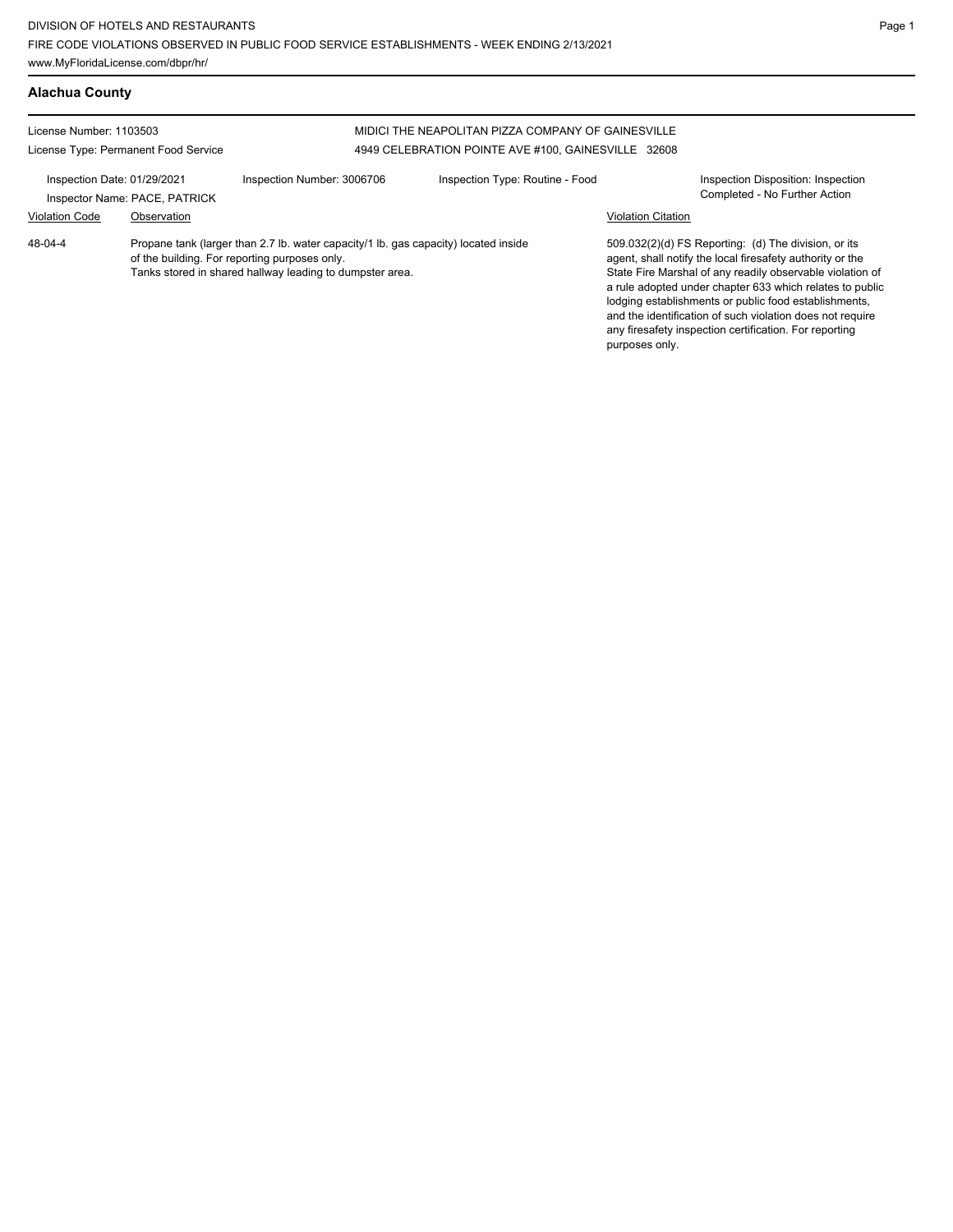| License Number: 1400166                              |                                                                                                                                      |                            | <b>SUBWAY 45333</b>              |                           |                                                                                                                                                                                                                                                                                                                                                                                                                            |  |
|------------------------------------------------------|--------------------------------------------------------------------------------------------------------------------------------------|----------------------------|----------------------------------|---------------------------|----------------------------------------------------------------------------------------------------------------------------------------------------------------------------------------------------------------------------------------------------------------------------------------------------------------------------------------------------------------------------------------------------------------------------|--|
|                                                      | License Type: Permanent Food Service                                                                                                 |                            | 22804 US HWY 301 N. LAWTEY 32058 |                           |                                                                                                                                                                                                                                                                                                                                                                                                                            |  |
| Inspection Date: 02/04/2021<br><b>Violation Code</b> | Inspector Name: DOTY, JOSEPH<br>Observation                                                                                          | Inspection Number: 3009936 | Inspection Type: Routine - Food  | <b>Violation Citation</b> | Inspection Disposition: Warning<br>Issued                                                                                                                                                                                                                                                                                                                                                                                  |  |
|                                                      |                                                                                                                                      |                            |                                  |                           |                                                                                                                                                                                                                                                                                                                                                                                                                            |  |
| $47-01-4$                                            | Observed frayed/spliced electrical wires. For reporting purposes only.<br>Missing outlet cover next to prep table across from office |                            |                                  | purposes only.            | 509.032(2)(d) FS Reporting: (d) The division, or its<br>agent, shall notify the local firesafety authority or the<br>State Fire Marshal of any readily observable violation of<br>a rule adopted under chapter 633 which relates to public<br>lodging establishments or public food establishments,<br>and the identification of such violation does not require<br>any firesafety inspection certification. For reporting |  |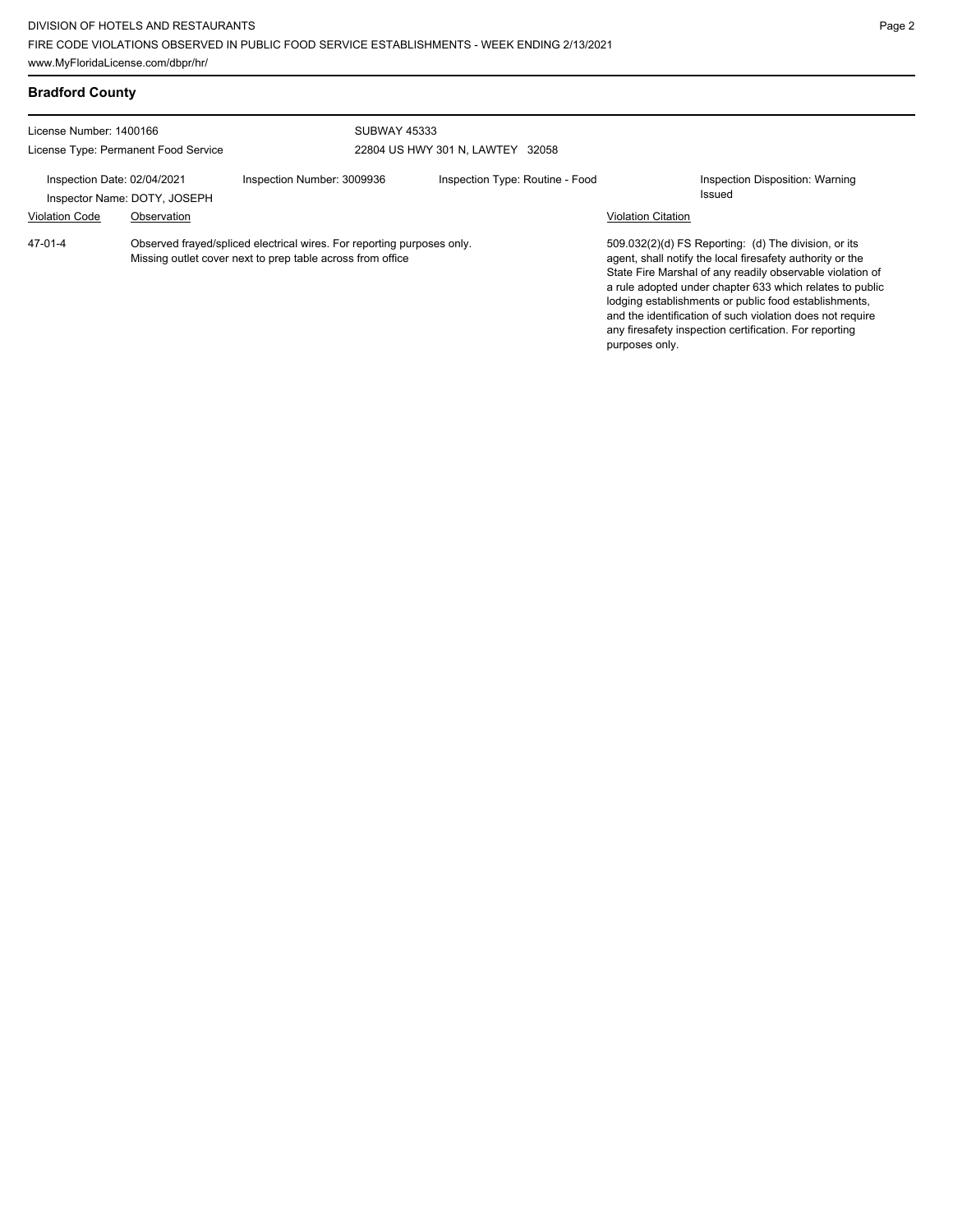| <b>Brevard County</b>                                                                                                                                                                                  |                                 |                            |                                                                                                            |                           |                                                                                                                                                                                                                                                                                              |
|--------------------------------------------------------------------------------------------------------------------------------------------------------------------------------------------------------|---------------------------------|----------------------------|------------------------------------------------------------------------------------------------------------|---------------------------|----------------------------------------------------------------------------------------------------------------------------------------------------------------------------------------------------------------------------------------------------------------------------------------------|
| License Number: 1505423                                                                                                                                                                                |                                 |                            | <b>CHINA PARK</b>                                                                                          |                           |                                                                                                                                                                                                                                                                                              |
| License Type: Permanent Food Service                                                                                                                                                                   |                                 |                            | 2301 SR 524 #115, COCOA 32926                                                                              |                           |                                                                                                                                                                                                                                                                                              |
| Inspection Date: 02/03/2021                                                                                                                                                                            | Inspector Name: WILSON, LANETTE | Inspection Number: 3051660 | Inspection Type: Routine - Food                                                                            |                           | Inspection Disposition: Inspection<br>Completed - No Further Action                                                                                                                                                                                                                          |
| <b>Violation Code</b>                                                                                                                                                                                  | Observation                     |                            |                                                                                                            | <b>Violation Citation</b> |                                                                                                                                                                                                                                                                                              |
| 46-01-4<br>Marked exit/path to marked exit blocked. For reporting purposes only.<br>Front door blocked closed with table to take orders so customers do not enter due<br>to covid **Repeat Violation** |                                 |                            | 61C-1.004(9) FAC Reporting: (9) Means of access,<br>including entrances, halls, and stairways, must permit |                           |                                                                                                                                                                                                                                                                                              |
|                                                                                                                                                                                                        |                                 |                            |                                                                                                            | reporting purposes only.  | unobstructed travel at all times and shall be clean,<br>ventilated and well-lighted day and night. Hall and stair<br>runners shall be kept in good condition. Railways, as<br>defined in 61C-1.001(23), F.A.C., shall be installed on<br>all stairways and around all porches and steps. For |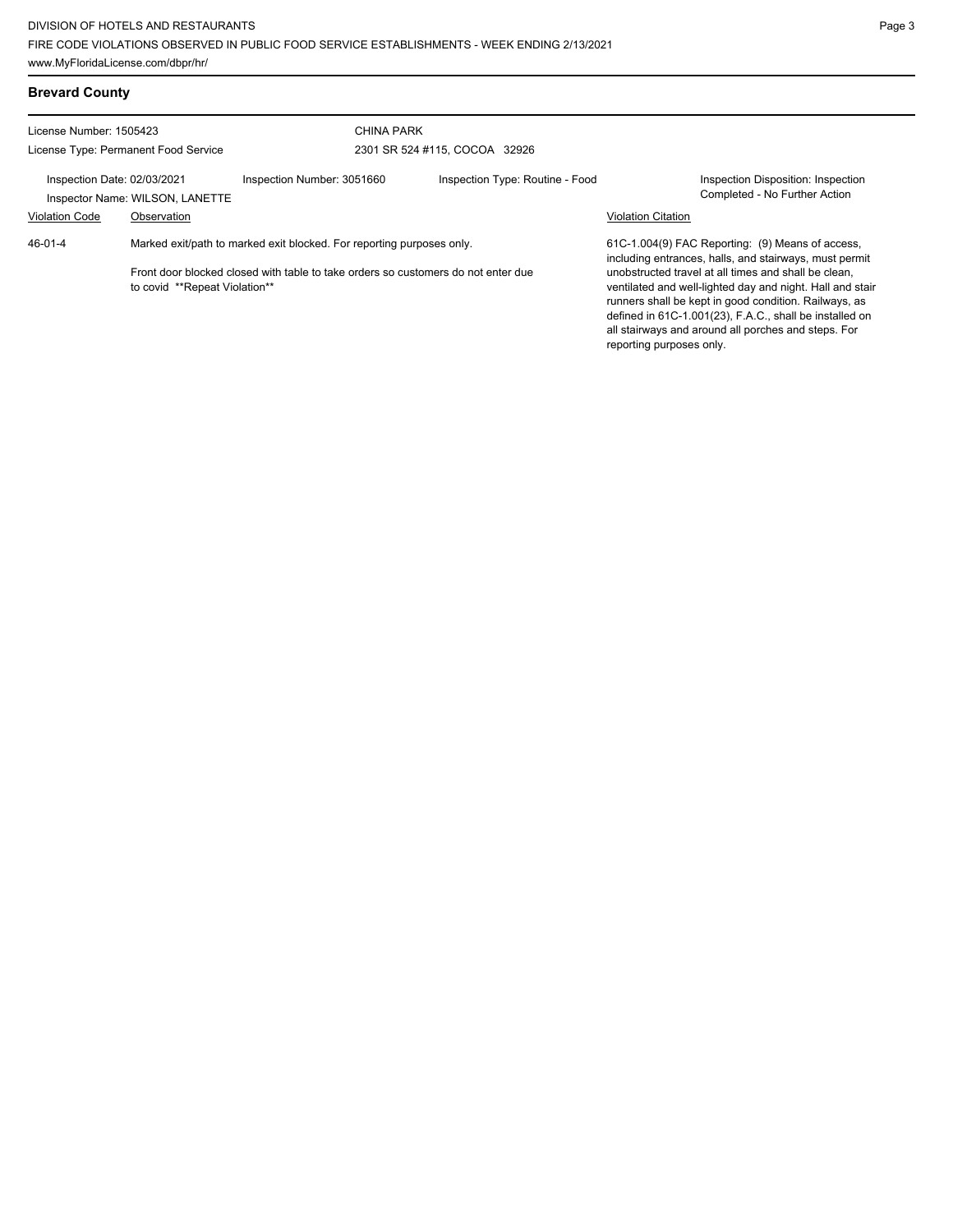| <b>Broward County</b>                                                                                                                                                                                                                                                                     |                                      |                                                                                                                                                                                                                                             |                                                                                                                                                                                                |                                                                                                                                                                                                                                                                                                                                                                                                                                              |
|-------------------------------------------------------------------------------------------------------------------------------------------------------------------------------------------------------------------------------------------------------------------------------------------|--------------------------------------|---------------------------------------------------------------------------------------------------------------------------------------------------------------------------------------------------------------------------------------------|------------------------------------------------------------------------------------------------------------------------------------------------------------------------------------------------|----------------------------------------------------------------------------------------------------------------------------------------------------------------------------------------------------------------------------------------------------------------------------------------------------------------------------------------------------------------------------------------------------------------------------------------------|
| License Number: 1618887                                                                                                                                                                                                                                                                   |                                      | <b>NAMI SUSHI &amp; GRILL</b>                                                                                                                                                                                                               |                                                                                                                                                                                                |                                                                                                                                                                                                                                                                                                                                                                                                                                              |
| License Type: Permanent Food Service                                                                                                                                                                                                                                                      |                                      |                                                                                                                                                                                                                                             | 17007 PINES BLVD, HOLLYWOOD 33027                                                                                                                                                              |                                                                                                                                                                                                                                                                                                                                                                                                                                              |
| Inspection Date: 02/02/2021                                                                                                                                                                                                                                                               | Inspector Name: MARTINEZ, RHEANNE    | Inspection Number: 3065698                                                                                                                                                                                                                  | Inspection Type: Routine - Food                                                                                                                                                                | Inspection Disposition: Call Back -<br>Complied                                                                                                                                                                                                                                                                                                                                                                                              |
| <b>Violation Code</b>                                                                                                                                                                                                                                                                     | Observation                          |                                                                                                                                                                                                                                             |                                                                                                                                                                                                | <b>Violation Citation</b>                                                                                                                                                                                                                                                                                                                                                                                                                    |
| 45-02-4                                                                                                                                                                                                                                                                                   | Extended**                           | - From initial inspection : Portable fire extinguisher gauge in red zone. For<br>reporting purposes only. Observed fire extinguisher next to cook in over charged<br>zone. - From follow-up inspection 2021-02-02: Observed same. ** Time   |                                                                                                                                                                                                | 509.032(2)(d) FS Reporting: (d) The division, or its<br>agent, shall notify the local firesafety authority or the<br>State Fire Marshal of any readily observable violation of<br>a rule adopted under chapter 633 which relates to public<br>lodging establishments or public food establishments,<br>and the identification of such violation does not require<br>any firesafety inspection certification. For reporting<br>purposes only. |
| 45-02-4                                                                                                                                                                                                                                                                                   |                                      | Portable fire extinguisher gauge in red zone. For reporting purposes only.<br>Observed fire extinguisher next to cook in over charged zone.                                                                                                 |                                                                                                                                                                                                | 509.032(2)(d) FS Reporting: (d) The division, or its<br>agent, shall notify the local firesafety authority or the<br>State Fire Marshal of any readily observable violation of<br>a rule adopted under chapter 633 which relates to public<br>lodging establishments or public food establishments,<br>and the identification of such violation does not require<br>any firesafety inspection certification. For reporting<br>purposes only. |
| License Number: 1622634                                                                                                                                                                                                                                                                   |                                      | CROCANTE                                                                                                                                                                                                                                    |                                                                                                                                                                                                |                                                                                                                                                                                                                                                                                                                                                                                                                                              |
|                                                                                                                                                                                                                                                                                           | License Type: Permanent Food Service |                                                                                                                                                                                                                                             | 2708 N UNIVERSITY DR, CORAL SPRINGS 33065                                                                                                                                                      |                                                                                                                                                                                                                                                                                                                                                                                                                                              |
| Inspection Date: 02/04/2021                                                                                                                                                                                                                                                               | Inspector Name: BRADY, OSSIAN        | Inspection Number: 3065094                                                                                                                                                                                                                  | Inspection Type: Routine - Food                                                                                                                                                                | Inspection Disposition: Inspection<br>Completed - No Further Action                                                                                                                                                                                                                                                                                                                                                                          |
| <b>Violation Code</b>                                                                                                                                                                                                                                                                     | Observation                          |                                                                                                                                                                                                                                             |                                                                                                                                                                                                | <b>Violation Citation</b>                                                                                                                                                                                                                                                                                                                                                                                                                    |
| 45-04-4                                                                                                                                                                                                                                                                                   |                                      | Use of cooking equipment producing grease laden vapors/smoke with no hood<br>suppression system installed. Notified Fire AHJ. For reporting purposes only.<br>Observed multiple electric induction cook top used to cook bacon, chicken and |                                                                                                                                                                                                | 509.032(2)(d) FS Reporting: (d) The division, or its<br>agent, shall notify the local firesafety authority or the<br>State Fire Marshal of any readily observable violation of<br>a rule adopted under chapter 633 which relates to public                                                                                                                                                                                                   |
|                                                                                                                                                                                                                                                                                           | eggs with no hood installed.         |                                                                                                                                                                                                                                             | lodging establishments or public food establishments,<br>and the identification of such violation does not require<br>any firesafety inspection certification. For reporting<br>purposes only. |                                                                                                                                                                                                                                                                                                                                                                                                                                              |
| License Number: 1623074                                                                                                                                                                                                                                                                   |                                      | AMERICAN SOCIAL                                                                                                                                                                                                                             |                                                                                                                                                                                                |                                                                                                                                                                                                                                                                                                                                                                                                                                              |
|                                                                                                                                                                                                                                                                                           | License Type: Permanent Food Service |                                                                                                                                                                                                                                             | 721 E LAS OLAS BLVD, FORT LAUDERDALE 33301                                                                                                                                                     |                                                                                                                                                                                                                                                                                                                                                                                                                                              |
| Inspection Date: 02/02/2021                                                                                                                                                                                                                                                               | Inspector Name: BRANN, JUSTIN        | Inspection Number: 3053771                                                                                                                                                                                                                  | Inspection Type: Routine - Food                                                                                                                                                                | Inspection Disposition: Warning<br>Issued                                                                                                                                                                                                                                                                                                                                                                                                    |
| <b>Violation Code</b>                                                                                                                                                                                                                                                                     | Observation                          |                                                                                                                                                                                                                                             |                                                                                                                                                                                                | <b>Violation Citation</b>                                                                                                                                                                                                                                                                                                                                                                                                                    |
| 48-04-4<br>Propane tank (larger than 2.7 lb. water capacity/1 lb. gas capacity) located inside<br>of the building. For reporting purposes only.<br>Observed approximately 3 propane tanks by upstairs ice machine. Inspector will<br>email inspection report to Fire Marshall for review. |                                      |                                                                                                                                                                                                                                             |                                                                                                                                                                                                | 509.032(2)(d) FS Reporting: (d) The division, or its<br>agent, shall notify the local firesafety authority or the<br>State Fire Marshal of any readily observable violation of<br>a rule adopted under chapter 633 which relates to public<br>lodging establishments or public food establishments,<br>and the identification of such violation does not require<br>any firesafety inspection certification. For reporting                   |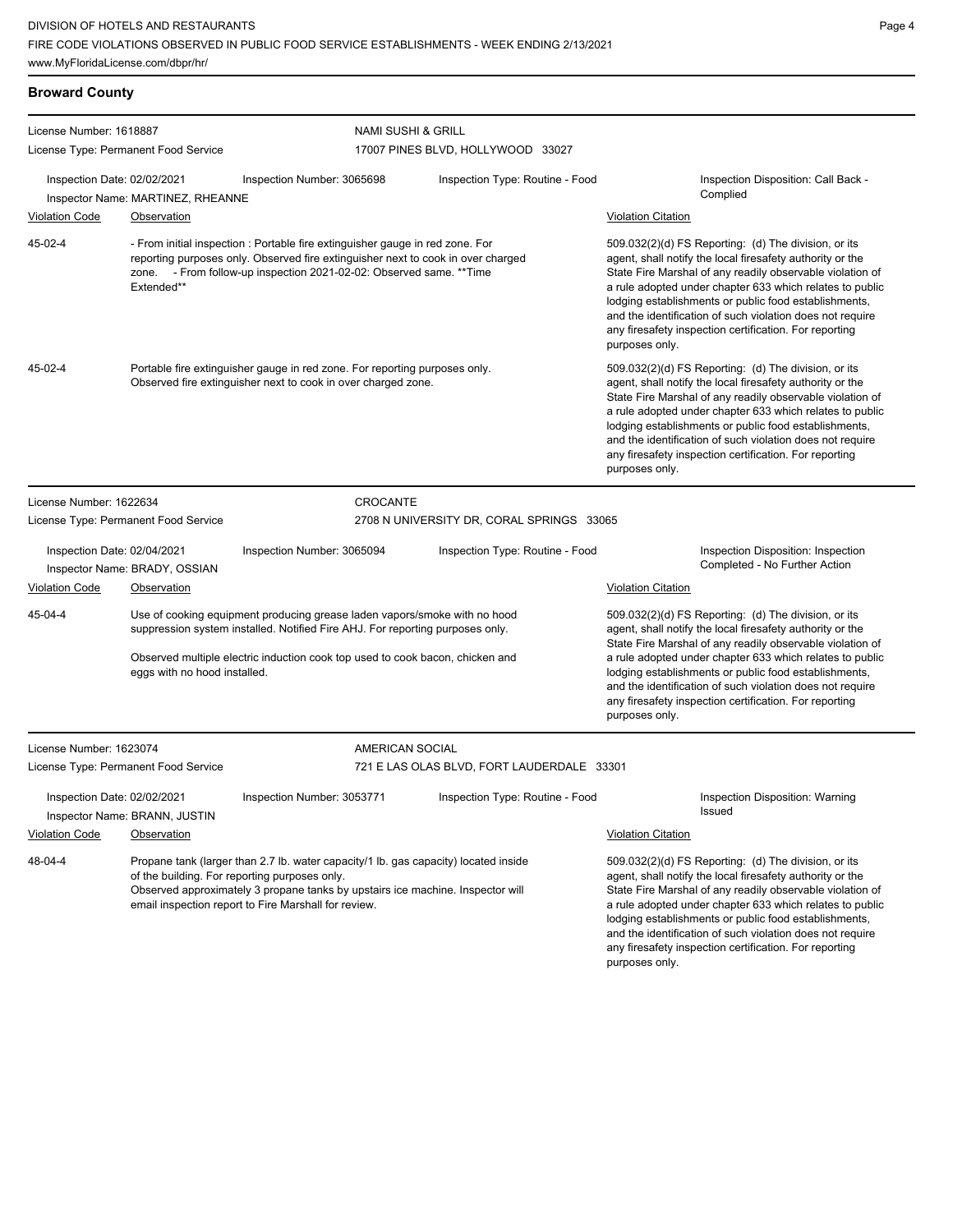posted in the boiler room. For reporting purposes only.

| <b>Charlotte County</b>                                         |                                                                                                                                                                |                            |                                                                         |                           |                                                                                                                                                                                                                                                                                                                                                                                                                                             |
|-----------------------------------------------------------------|----------------------------------------------------------------------------------------------------------------------------------------------------------------|----------------------------|-------------------------------------------------------------------------|---------------------------|---------------------------------------------------------------------------------------------------------------------------------------------------------------------------------------------------------------------------------------------------------------------------------------------------------------------------------------------------------------------------------------------------------------------------------------------|
| License Number: 1801657<br>License Type: Permanent Food Service |                                                                                                                                                                |                            | <b>HOLIDAY INN EXPRESS</b><br>24440 SANDHILL BLVD, PORT CHARLOTTE 33983 |                           |                                                                                                                                                                                                                                                                                                                                                                                                                                             |
| Inspection Date: 02/01/2021<br>Inspector Name: SAYED, MOHAMMED  |                                                                                                                                                                | Inspection Number: 3046332 | Inspection Type: Routine - Food                                         |                           | Inspection Disposition: Inspection<br>Completed - No Further Action                                                                                                                                                                                                                                                                                                                                                                         |
| <b>Violation Code</b>                                           | Observation                                                                                                                                                    |                            |                                                                         | <b>Violation Citation</b> |                                                                                                                                                                                                                                                                                                                                                                                                                                             |
| 48-01-5                                                         | No current insurance inspector boiler report or boiler certificate available for boiler.<br>For reporting purposes only. Observed expired balcony certificate. |                            |                                                                         |                           | 61C-1.004(9) FAC Reporting: (9) Heating and<br>ventilation - The heating and ventilation system shall be<br>kept in good repair or be installed to maintain a<br>minimum of 68 degrees Fahrenheit throughout the<br>building. The insurance inspectors boiler report is<br>required annually for power boilers and high<br>pressure/high temperature boilers and biannually for low<br>pressure steam or vapor heating boilers and shall be |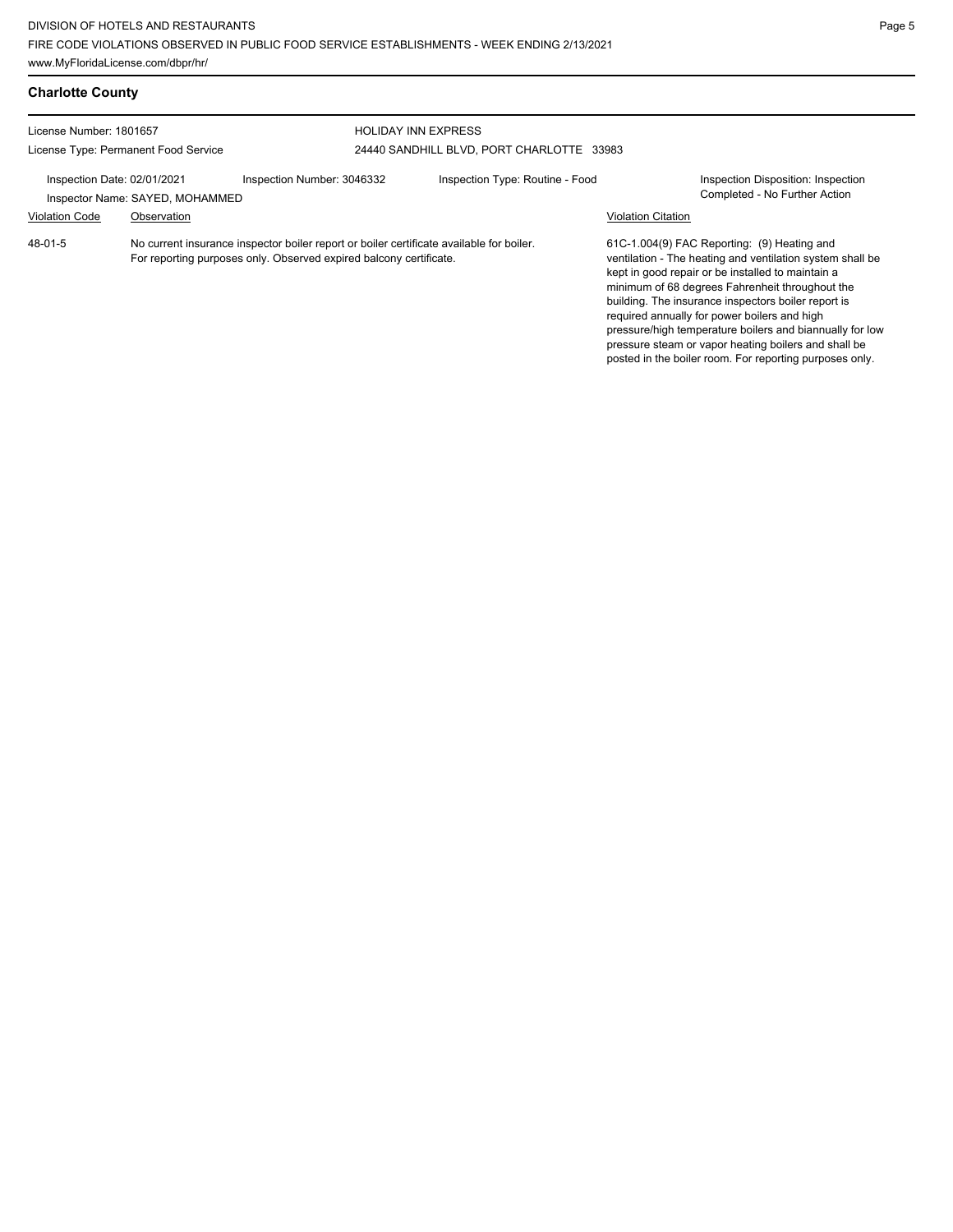| <b>Clay County</b>                                          |                                      |                                                                                                                                                                                                                |                                                        |                                                                                                                                                                                                                                                                                                                                                                                                                                              |  |
|-------------------------------------------------------------|--------------------------------------|----------------------------------------------------------------------------------------------------------------------------------------------------------------------------------------------------------------|--------------------------------------------------------|----------------------------------------------------------------------------------------------------------------------------------------------------------------------------------------------------------------------------------------------------------------------------------------------------------------------------------------------------------------------------------------------------------------------------------------------|--|
| License Number: 2001324                                     |                                      | <b>MR CHUBBY'S WINGS</b>                                                                                                                                                                                       |                                                        |                                                                                                                                                                                                                                                                                                                                                                                                                                              |  |
|                                                             | License Type: Permanent Food Service |                                                                                                                                                                                                                | 2349 VILLAGE SQUARE PKWY STE 101, FLEMING ISLAND 32003 |                                                                                                                                                                                                                                                                                                                                                                                                                                              |  |
| Inspection Date: 02/02/2021<br>Inspector Name: BIAVA, GRANT |                                      | Inspection Number: 3062139                                                                                                                                                                                     | Inspection Type: Routine - Food                        | Inspection Disposition: Inspection<br>Completed - No Further Action                                                                                                                                                                                                                                                                                                                                                                          |  |
| <b>Violation Code</b>                                       | Observation                          |                                                                                                                                                                                                                |                                                        | <b>Violation Citation</b>                                                                                                                                                                                                                                                                                                                                                                                                                    |  |
| 45-02-4                                                     |                                      | Portable fire extinguisher gauge in red zone. For reporting purposes only.<br>Extinguisher at rear exit to kitchen is in the red zone                                                                          |                                                        | 509.032(2)(d) FS Reporting: (d) The division, or its<br>agent, shall notify the local firesafety authority or the<br>State Fire Marshal of any readily observable violation of<br>a rule adopted under chapter 633 which relates to public<br>lodging establishments or public food establishments,<br>and the identification of such violation does not require<br>any firesafety inspection certification. For reporting<br>purposes only. |  |
| $46 - 01 - 4$                                               |                                      | Marked exit/path to marked exit blocked. For reporting purposes only.<br>Door marked emergency exit by bathrooms blocked with a bar across door,<br>manager corrected during inspection. **Corrected On-Site** |                                                        | 61C-1.004(9) FAC Reporting: (9) Means of access,<br>including entrances, halls, and stairways, must permit<br>unobstructed travel at all times and shall be clean,<br>ventilated and well-lighted day and night. Hall and stair<br>runners shall be kept in good condition. Railways, as<br>defined in 61C-1.001(23), F.A.C., shall be installed on<br>all stairways and around all porches and steps. For<br>reporting purposes only.       |  |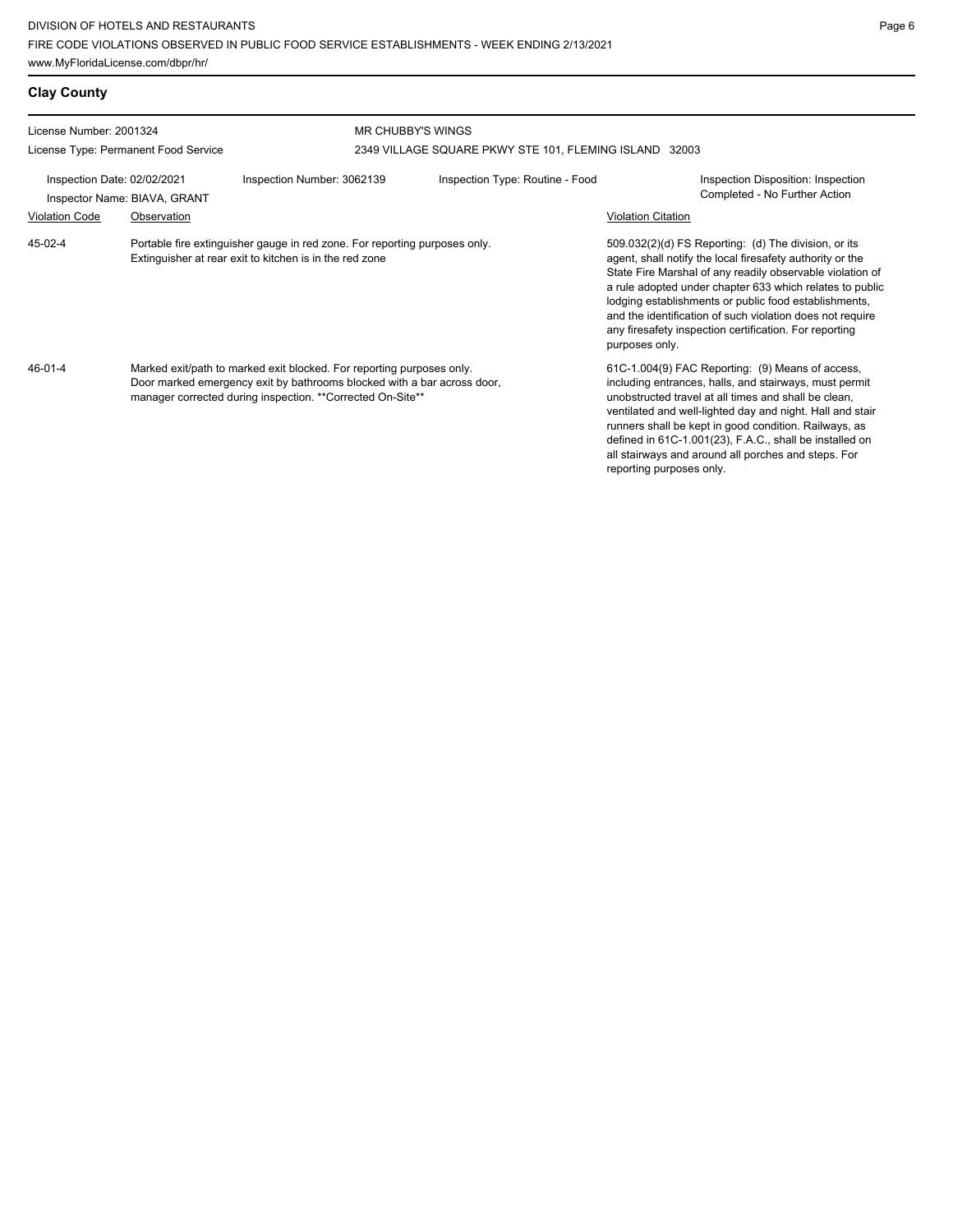| <b>Collier County</b>                                                                                                                                        |                                               |                                                         |                                 |                           |                                                                                                                                                                                                                                                                                                                                                                                                            |
|--------------------------------------------------------------------------------------------------------------------------------------------------------------|-----------------------------------------------|---------------------------------------------------------|---------------------------------|---------------------------|------------------------------------------------------------------------------------------------------------------------------------------------------------------------------------------------------------------------------------------------------------------------------------------------------------------------------------------------------------------------------------------------------------|
| License Number: 2103416<br>License Type: Permanent Food Service                                                                                              |                                               | <b>SAKURA BUFFET</b><br>8855 IMMOKALEE RD, NAPLES 34120 |                                 |                           |                                                                                                                                                                                                                                                                                                                                                                                                            |
| Inspection Date: 02/02/2021<br><b>Violation Code</b>                                                                                                         | Inspector Name: FERRY, WILLIAM<br>Observation | Inspection Number: 3058781                              | Inspection Type: Routine - Food | <b>Violation Citation</b> | Inspection Disposition: Inspection<br>Completed - No Further Action                                                                                                                                                                                                                                                                                                                                        |
| 46-01-4<br>Marked exit/path to marked exit blocked. For reporting purposes only. Fire exit by<br>restrooms blocked. Corrected on site. **Corrected on site** |                                               |                                                         |                                 | reporting purposes only.  | 61C-1.004(9) FAC Reporting: (9) Means of access,<br>including entrances, halls, and stairways, must permit<br>unobstructed travel at all times and shall be clean,<br>ventilated and well-lighted day and night. Hall and stair<br>runners shall be kept in good condition. Railways, as<br>defined in 61C-1.001(23), F.A.C., shall be installed on<br>all stairways and around all porches and steps. For |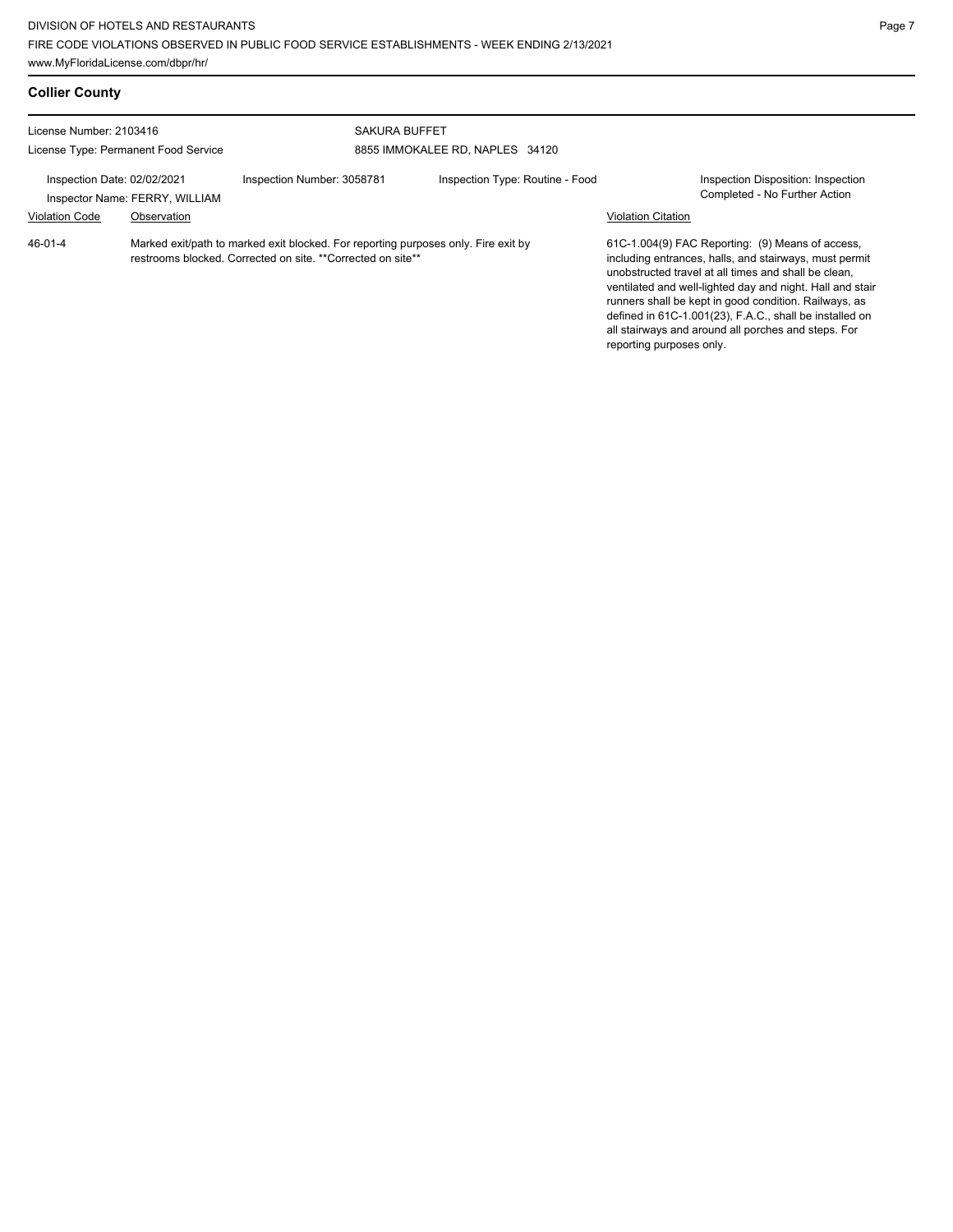www.MyFloridaLicense.com/dbpr/hr/

| <b>Dade County</b>                                   |                                                           |                                                                                                                                                                                                                                                                                                                                                                                                                  |                                             |                                                                                                                                                                                                                                                                                                                                                                                                                                                                                                        |  |
|------------------------------------------------------|-----------------------------------------------------------|------------------------------------------------------------------------------------------------------------------------------------------------------------------------------------------------------------------------------------------------------------------------------------------------------------------------------------------------------------------------------------------------------------------|---------------------------------------------|--------------------------------------------------------------------------------------------------------------------------------------------------------------------------------------------------------------------------------------------------------------------------------------------------------------------------------------------------------------------------------------------------------------------------------------------------------------------------------------------------------|--|
| License Number: 2330934                              |                                                           |                                                                                                                                                                                                                                                                                                                                                                                                                  | FLEMING'S PRIME STEAKHOUSE #2005            |                                                                                                                                                                                                                                                                                                                                                                                                                                                                                                        |  |
| License Type: Permanent Food Service                 |                                                           |                                                                                                                                                                                                                                                                                                                                                                                                                  | 2525 PONCE DE LEON BLVD, CORAL GABLES 33134 |                                                                                                                                                                                                                                                                                                                                                                                                                                                                                                        |  |
| Inspection Date: 02/05/2021<br><b>Violation Code</b> | Inspector Name: GONZALEZ, ALEJANDRO<br><b>Observation</b> | Inspection Number: 2986158                                                                                                                                                                                                                                                                                                                                                                                       | Inspection Type: Routine - Food             | Inspection Disposition: Inspection<br>Completed - No Further Action<br><b>Violation Citation</b>                                                                                                                                                                                                                                                                                                                                                                                                       |  |
| 46-01-4                                              |                                                           | Marked exit/path to marked exit blocked. For reporting purposes only.                                                                                                                                                                                                                                                                                                                                            |                                             | 61C-1.004(9) FAC Reporting: (9) Means of access,<br>including entrances, halls, and stairways, must permit<br>unobstructed travel at all times and shall be clean,<br>ventilated and well-lighted day and night. Hall and stair<br>runners shall be kept in good condition. Railways, as<br>defined in 61C-1.001(23), F.A.C., shall be installed on<br>all stairways and around all porches and steps. For<br>reporting purposes only.                                                                 |  |
| License Number: 2331007                              |                                                           | <b>SOCIAL CAFE</b>                                                                                                                                                                                                                                                                                                                                                                                               |                                             |                                                                                                                                                                                                                                                                                                                                                                                                                                                                                                        |  |
|                                                      | License Type: Permanent Food Service                      |                                                                                                                                                                                                                                                                                                                                                                                                                  | 1024 OCEAN DRIVE, MIAMI BEACH 33139         |                                                                                                                                                                                                                                                                                                                                                                                                                                                                                                        |  |
| Inspection Date: 02/05/2021<br><b>Violation Code</b> | Inspector Name: WILLIAMS, ALFREDA<br>Observation          | Inspection Number: 3040187                                                                                                                                                                                                                                                                                                                                                                                       | Inspection Type: Routine - Food             | Inspection Disposition: Inspection<br>Completed - No Further Action<br><b>Violation Citation</b>                                                                                                                                                                                                                                                                                                                                                                                                       |  |
| 45-02-4                                              | Near office/storage room.                                 | Portable fire extinguisher gauge in red zone. For reporting purposes only.                                                                                                                                                                                                                                                                                                                                       |                                             | 509.032(2)(d) FS Reporting: (d) The division, or its<br>agent, shall notify the local firesafety authority or the<br>State Fire Marshal of any readily observable violation of<br>a rule adopted under chapter 633 which relates to public<br>lodging establishments or public food establishments,<br>and the identification of such violation does not require<br>any firesafety inspection certification. For reporting<br>purposes only.                                                           |  |
| License Number: 2332140                              |                                                           |                                                                                                                                                                                                                                                                                                                                                                                                                  | <b>MONDRIAN CAFFE</b>                       |                                                                                                                                                                                                                                                                                                                                                                                                                                                                                                        |  |
|                                                      | License Type: Permanent Food Service                      |                                                                                                                                                                                                                                                                                                                                                                                                                  | 1100 WEST AVE, MIAMI BEACH 33139            |                                                                                                                                                                                                                                                                                                                                                                                                                                                                                                        |  |
| Inspection Date: 02/02/2021                          |                                                           | Inspection Number: 3005604                                                                                                                                                                                                                                                                                                                                                                                       | Inspection Type: Routine - Food             | Inspection Disposition: Call Back -<br>Complied                                                                                                                                                                                                                                                                                                                                                                                                                                                        |  |
| <b>Violation Code</b>                                | Inspector Name: WILLIAMS, ALFREDA<br>Observation          |                                                                                                                                                                                                                                                                                                                                                                                                                  |                                             | <b>Violation Citation</b>                                                                                                                                                                                                                                                                                                                                                                                                                                                                              |  |
| 48-01-5                                              | **Time Extended**                                         | - From initial inspection : No current insurance inspector boiler report or boiler<br>certificate available for boiler. For reporting purposes only.<br>1 boiler certificate missing. Observed heating device with 499,000 btu. - From<br>follow-up inspection 2021-02-02: Observed a boiler inspection completed, operator<br>waiting for boiler certificates. Operator provided invoice and boiler inspection. |                                             | 61C-1.004(9) FAC Reporting: (9) Heating and<br>ventilation - The heating and ventilation system shall be<br>kept in good repair or be installed to maintain a<br>minimum of 68 degrees Fahrenheit throughout the<br>building. The insurance inspectors boiler report is<br>required annually for power boilers and high<br>pressure/high temperature boilers and biannually for low<br>pressure steam or vapor heating boilers and shall be<br>posted in the boiler room. For reporting purposes only. |  |
| License Number: 2332535                              |                                                           | <b>VIA EMILIA</b>                                                                                                                                                                                                                                                                                                                                                                                                |                                             |                                                                                                                                                                                                                                                                                                                                                                                                                                                                                                        |  |
|                                                      | License Type: Permanent Food Service                      |                                                                                                                                                                                                                                                                                                                                                                                                                  | 1120 15 ST, MIAMI BEACH 33139               |                                                                                                                                                                                                                                                                                                                                                                                                                                                                                                        |  |
| Inspection Date: 02/03/2021                          | Inspector Name: ELDER, AUDREY                             | Inspection Number: 3006866                                                                                                                                                                                                                                                                                                                                                                                       | Inspection Type: Routine - Food             | Inspection Disposition: Call Back -<br>Complied                                                                                                                                                                                                                                                                                                                                                                                                                                                        |  |
| <b>Violation Code</b>                                | <b>Observation</b>                                        |                                                                                                                                                                                                                                                                                                                                                                                                                  |                                             | <b>Violation Citation</b>                                                                                                                                                                                                                                                                                                                                                                                                                                                                              |  |
| 46-01-4                                              | purposes only.                                            | - From initial inspection : Marked exit/path to marked exit blocked. For reporting<br>Located at back storage area. - From follow-up inspection 2021-02-03: Marked<br>exit/path to marked exit blocked. For reporting purposes only.<br>Located at back storage area. ** Time Extended**                                                                                                                         |                                             | 61C-1.004(9) FAC Reporting: (9) Means of access,<br>including entrances, halls, and stairways, must permit<br>unobstructed travel at all times and shall be clean,<br>ventilated and well-lighted day and night. Hall and stair<br>runners shall be kept in good condition. Railways, as<br>defined in 61C-1.001(23), F.A.C., shall be installed on<br>all stairways and around all porches and steps. For<br>reporting purposes only.                                                                 |  |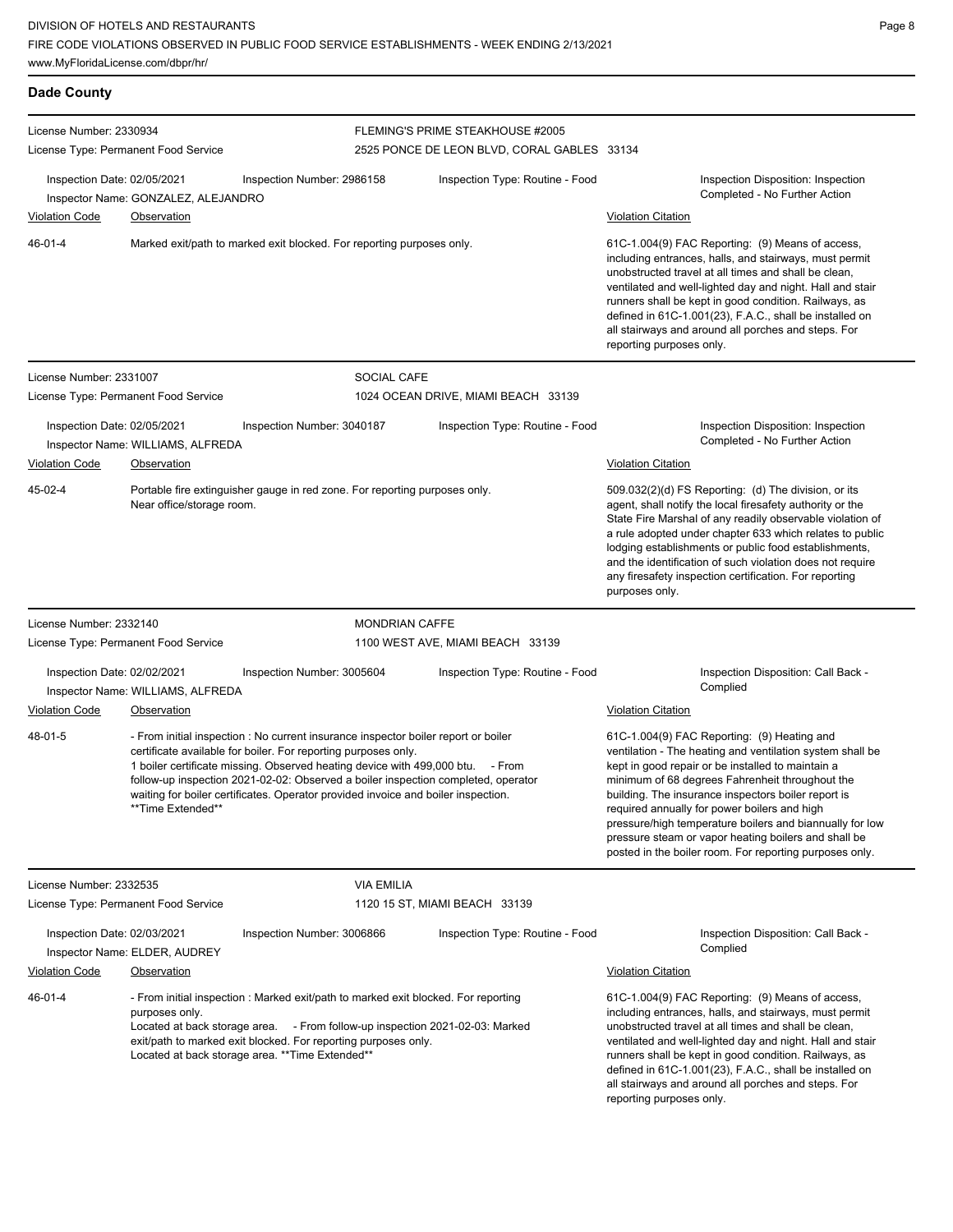| <b>Dade County</b>                                   |                                               |                                                                                                                                                                                    |                                         |                                                                                                                                                                                                                                                                                                                                                                                                                                              |
|------------------------------------------------------|-----------------------------------------------|------------------------------------------------------------------------------------------------------------------------------------------------------------------------------------|-----------------------------------------|----------------------------------------------------------------------------------------------------------------------------------------------------------------------------------------------------------------------------------------------------------------------------------------------------------------------------------------------------------------------------------------------------------------------------------------------|
| License Number: 2322325                              | License Type: Permanent Food Service          | <b>QUAIL ROOST TAVERN</b>                                                                                                                                                          | 10442 SW 186 ST, MIAMI 33157            |                                                                                                                                                                                                                                                                                                                                                                                                                                              |
| Inspection Date: 02/01/2021                          | Inspector Name: AZPURUA, JULIO                | Inspection Number: 3056538                                                                                                                                                         | Inspection Type: Routine - Food         | Inspection Disposition: Inspection<br>Completed - No Further Action                                                                                                                                                                                                                                                                                                                                                                          |
| <b>Violation Code</b>                                | Observation                                   |                                                                                                                                                                                    |                                         | <b>Violation Citation</b>                                                                                                                                                                                                                                                                                                                                                                                                                    |
| 48-04-4                                              |                                               | Propane tank (larger than 2.7 lb. water capacity/1 lb. gas capacity) located inside<br>of the building. For reporting purposes only.<br>Observed at kitchen connected to a burner. |                                         | 509.032(2)(d) FS Reporting: (d) The division, or its<br>agent, shall notify the local firesafety authority or the<br>State Fire Marshal of any readily observable violation of<br>a rule adopted under chapter 633 which relates to public<br>lodging establishments or public food establishments,<br>and the identification of such violation does not require<br>any firesafety inspection certification. For reporting<br>purposes only. |
| License Number: 2336106                              |                                               | POPEYES #12455                                                                                                                                                                     |                                         |                                                                                                                                                                                                                                                                                                                                                                                                                                              |
|                                                      | License Type: Permanent Food Service          |                                                                                                                                                                                    | 5875 NW 36TH ST, VIRGINIA GARDENS 33166 |                                                                                                                                                                                                                                                                                                                                                                                                                                              |
| Inspection Date: 02/02/2021<br><b>Violation Code</b> | Inspector Name: GONZALEZ, ERIK<br>Observation | Inspection Number: 2988193                                                                                                                                                         | Inspection Type: Routine - Food         | Inspection Disposition: Inspection<br>Completed - No Further Action<br><b>Violation Citation</b>                                                                                                                                                                                                                                                                                                                                             |
| 45-02-4                                              |                                               | Portable fire extinguisher gauge in red zone. For reporting purposes only.<br>Observed extinguisher by back door in recharge zone.                                                 |                                         | 509.032(2)(d) FS Reporting: (d) The division, or its<br>agent, shall notify the local firesafety authority or the<br>State Fire Marshal of any readily observable violation of<br>a rule adopted under chapter 633 which relates to public<br>lodging establishments or public food establishments,<br>and the identification of such violation does not require<br>any firesafety inspection certification. For reporting<br>purposes only. |
| License Number: 2313005                              |                                               | <b>MIAMI SUBS</b>                                                                                                                                                                  |                                         |                                                                                                                                                                                                                                                                                                                                                                                                                                              |
|                                                      | License Type: Permanent Food Service          |                                                                                                                                                                                    | 19000 NW 2 AVE, MIAMI 33169             |                                                                                                                                                                                                                                                                                                                                                                                                                                              |
| Inspection Date: 02/03/2021                          | Inspector Name: STUBBS, CHRISTINE             | Inspection Number: 3057501                                                                                                                                                         | Inspection Type: Routine - Food         | Inspection Disposition: Warning<br>Issued                                                                                                                                                                                                                                                                                                                                                                                                    |
| Violation Code                                       | <b>Observation</b>                            |                                                                                                                                                                                    |                                         | <b>Violation Citation</b>                                                                                                                                                                                                                                                                                                                                                                                                                    |
| $46 - 01 - 4$                                        |                                               | Marked exit/path to marked exit blocked. For reporting purposes only. **Warning**                                                                                                  |                                         | 61C-1.004(9) FAC Reporting: (9) Means of access,<br>including entrances, halls, and stairways, must permit<br>unobstructed travel at all times and shall be clean,<br>ventilated and well-lighted day and night. Hall and stair<br>runners shall be kept in good condition. Railways, as<br>defined in 61C-1.001(23), F.A.C., shall be installed on<br>all stairways and around all porches and steps. For<br>reporting purposes only.       |
| License Number: 2315167                              |                                               | JAE MIAMI DADE                                                                                                                                                                     |                                         |                                                                                                                                                                                                                                                                                                                                                                                                                                              |
|                                                      | License Type: Permanent Food Service          |                                                                                                                                                                                    | 19650 NW 2 AVE, MIAMI 33169             |                                                                                                                                                                                                                                                                                                                                                                                                                                              |
| Inspection Date: 02/03/2021                          | Inspector Name: STUBBS, CHRISTINE             | Inspection Number: 3063344                                                                                                                                                         | Inspection Type: Routine - Food         | Inspection Disposition: Warning<br>Issued                                                                                                                                                                                                                                                                                                                                                                                                    |
| <b>Violation Code</b>                                | Observation                                   |                                                                                                                                                                                    |                                         | <b>Violation Citation</b>                                                                                                                                                                                                                                                                                                                                                                                                                    |
| 46-01-4                                              | multiple boxes are blocking marked exit.      | Marked exit/path to marked exit blocked. For reporting purposes only. Observed                                                                                                     |                                         | 61C-1.004(9) FAC Reporting: (9) Means of access,<br>including entrances, halls, and stairways, must permit<br>unobstructed travel at all times and shall be clean,<br>ventilated and well-lighted day and night. Hall and stair<br>runners shall be kept in good condition. Railways, as<br>defined in 61C-1.001(23), F.A.C., shall be installed on<br>all stairways and around all porches and steps. For<br>reporting purposes only.       |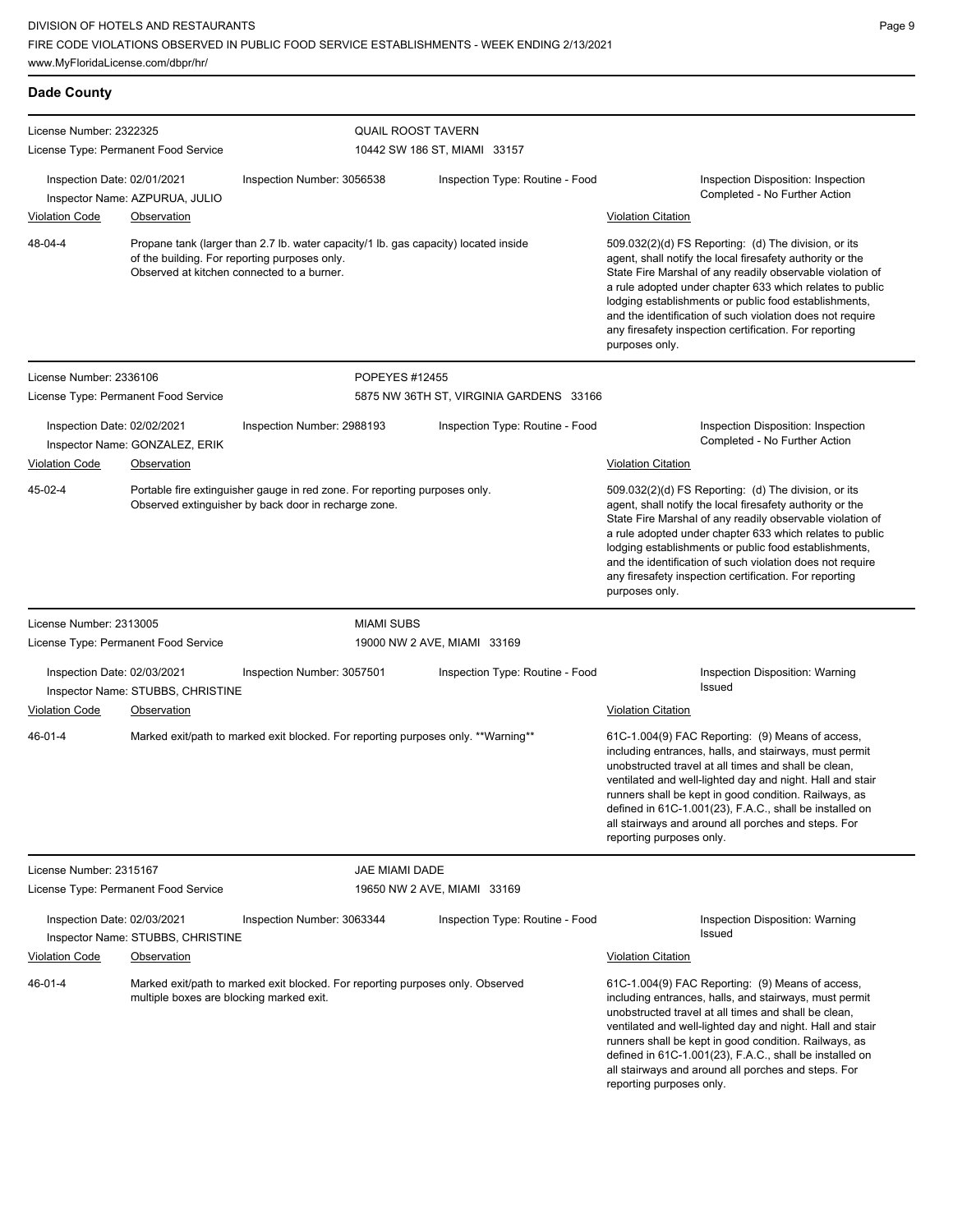| <b>Duval County</b>                                  |                                                                                                                                                                                                                                                                          |                                                                                                                                                                                                                                                                                                    |                                                                            |                                                                                                                                                                                                                                                                                                                                                                                                                                              |
|------------------------------------------------------|--------------------------------------------------------------------------------------------------------------------------------------------------------------------------------------------------------------------------------------------------------------------------|----------------------------------------------------------------------------------------------------------------------------------------------------------------------------------------------------------------------------------------------------------------------------------------------------|----------------------------------------------------------------------------|----------------------------------------------------------------------------------------------------------------------------------------------------------------------------------------------------------------------------------------------------------------------------------------------------------------------------------------------------------------------------------------------------------------------------------------------|
| License Number: 2615260                              |                                                                                                                                                                                                                                                                          | <b>AKELS DELI</b>                                                                                                                                                                                                                                                                                  |                                                                            |                                                                                                                                                                                                                                                                                                                                                                                                                                              |
|                                                      | License Type: Permanent Food Service                                                                                                                                                                                                                                     |                                                                                                                                                                                                                                                                                                    | 50 N LAURA ST STE #125, JACKSONVILLE 32202                                 |                                                                                                                                                                                                                                                                                                                                                                                                                                              |
| Inspection Date: 02/03/2021<br><b>Violation Code</b> | Inspector Name: YOUNG, JENNIFER<br>Observation                                                                                                                                                                                                                           | Inspection Number: 3049692                                                                                                                                                                                                                                                                         | Inspection Type: Routine - Food                                            | Inspection Disposition: Inspection<br>Completed - No Further Action<br><b>Violation Citation</b>                                                                                                                                                                                                                                                                                                                                             |
| 45-04-4                                              | suppression system                                                                                                                                                                                                                                                       | Use of cooking equipment producing grease laden vapors/smoke with no hood<br>suppression system installed. Notified Fire AHJ. For reporting purposes only.<br>Cooking eggs and reheating meat on flat top portable grill with no hood                                                              |                                                                            | 509.032(2)(d) FS Reporting: (d) The division, or its<br>agent, shall notify the local firesafety authority or the<br>State Fire Marshal of any readily observable violation of<br>a rule adopted under chapter 633 which relates to public<br>lodging establishments or public food establishments,<br>and the identification of such violation does not require<br>any firesafety inspection certification. For reporting<br>purposes only. |
| License Number: 2611597                              | License Type: Permanent Food Service                                                                                                                                                                                                                                     |                                                                                                                                                                                                                                                                                                    | <b>BALLAS CARIBBEAN RESTAURANT</b><br>1410 PALMDALE ST, JACKSONVILLE 32208 |                                                                                                                                                                                                                                                                                                                                                                                                                                              |
| Inspection Date: 02/01/2021                          | Inspector Name: PERRY, DENNIS                                                                                                                                                                                                                                            | Inspection Number: 3065072                                                                                                                                                                                                                                                                         | Inspection Type: Routine - Food                                            | Inspection Disposition: Inspection<br>Completed - No Further Action                                                                                                                                                                                                                                                                                                                                                                          |
| <b>Violation Code</b>                                | Observation                                                                                                                                                                                                                                                              |                                                                                                                                                                                                                                                                                                    |                                                                            | <b>Violation Citation</b>                                                                                                                                                                                                                                                                                                                                                                                                                    |
| 48-03-4                                              | In bar area.                                                                                                                                                                                                                                                             | Fuel-burning, wick-type, unvented space heater in use inside an enclosed building<br>or patio area. For reporting purposes only.                                                                                                                                                                   |                                                                            | 509.211(2)(a) FS Reporting: (2)(a) It is unlawful for any<br>person to use within any public lodging establishment or<br>public food service establishment any fuel-burning<br>wick-type equipment for space heating unless such<br>equipment is vented so as to prevent the accumulation<br>of toxic or injurious gases or liquids. For reporting<br>purposes only.                                                                         |
| 48-04-4                                              |                                                                                                                                                                                                                                                                          | Propane tank (larger than 2.7 lb. water capacity/1 lb. gas capacity) located inside<br>of the building. For reporting purposes only.<br>Tank in mop closet near hot water heater.                                                                                                                  |                                                                            | 509.032(2)(d) FS Reporting: (d) The division, or its<br>agent, shall notify the local firesafety authority or the<br>State Fire Marshal of any readily observable violation of<br>a rule adopted under chapter 633 which relates to public<br>lodging establishments or public food establishments,<br>and the identification of such violation does not require<br>any firesafety inspection certification. For reporting<br>purposes only. |
| License Number: 2613353                              |                                                                                                                                                                                                                                                                          |                                                                                                                                                                                                                                                                                                    | <b>BLUE CRAB CRABHOUSE</b>                                                 |                                                                                                                                                                                                                                                                                                                                                                                                                                              |
|                                                      | License Type: Permanent Food Service                                                                                                                                                                                                                                     |                                                                                                                                                                                                                                                                                                    | 3057 JULINGTON CREEK RD, JACKSONVILLE 32223                                |                                                                                                                                                                                                                                                                                                                                                                                                                                              |
| Inspection Date: 02/05/2021<br><b>Violation Code</b> | Inspector Name: JEFFERS, MARY-BETH<br>Observation                                                                                                                                                                                                                        | Inspection Number: 3061701                                                                                                                                                                                                                                                                         | Inspection Type: Routine - Food                                            | Inspection Disposition: Inspection<br>Completed - No Further Action<br><b>Violation Citation</b>                                                                                                                                                                                                                                                                                                                                             |
| 48-04-4                                              | Propane tank (larger than 2.7 lb. water capacity/1 lb. gas capacity) located inside<br>of the building. For reporting purposes only.<br>Two propane tanks stored in storage room. Operator removed tanks and placed<br>outside for outdoor heaters **Corrected On-Site** |                                                                                                                                                                                                                                                                                                    |                                                                            | 509.032(2)(d) FS Reporting: (d) The division, or its<br>agent, shall notify the local firesafety authority or the<br>State Fire Marshal of any readily observable violation of<br>a rule adopted under chapter 633 which relates to public<br>lodging establishments or public food establishments,<br>and the identification of such violation does not require<br>any firesafety inspection certification. For reporting<br>purposes only. |
| License Number: 2615282                              |                                                                                                                                                                                                                                                                          | CATULLO'S ITALIAN                                                                                                                                                                                                                                                                                  |                                                                            |                                                                                                                                                                                                                                                                                                                                                                                                                                              |
|                                                      | License Type: Permanent Food Service                                                                                                                                                                                                                                     |                                                                                                                                                                                                                                                                                                    | 1650 SAN PABLO RD S, #2, JACKSONVILLE 32224                                |                                                                                                                                                                                                                                                                                                                                                                                                                                              |
| Inspection Date: 02/02/2021                          | Inspector Name: JEFFERS, MARY-BETH                                                                                                                                                                                                                                       | Inspection Number: 3025875                                                                                                                                                                                                                                                                         | Inspection Type: Routine - Food                                            | Inspection Disposition: Inspection<br>Completed - No Further Action                                                                                                                                                                                                                                                                                                                                                                          |
| <b>Violation Code</b>                                | Observation                                                                                                                                                                                                                                                              |                                                                                                                                                                                                                                                                                                    |                                                                            | <b>Violation Citation</b>                                                                                                                                                                                                                                                                                                                                                                                                                    |
| 48-04-4                                              |                                                                                                                                                                                                                                                                          | Propane tank (larger than 2.7 lb. water capacity/1 lb. gas capacity) located inside<br>of the building. For reporting purposes only.<br>Propane tank located next to back door in kitchen. Operator removed propane<br>tank to properly store outside ** Corrected On-Site** ** Repeat Violation** |                                                                            | 509.032(2)(d) FS Reporting: (d) The division, or its<br>agent, shall notify the local firesafety authority or the<br>State Fire Marshal of any readily observable violation of<br>a rule adopted under chapter 633 which relates to public<br>lodging establishments or public food establishments,<br>and the identification of such violation does not require<br>any firesafety inspection certification. For reporting                   |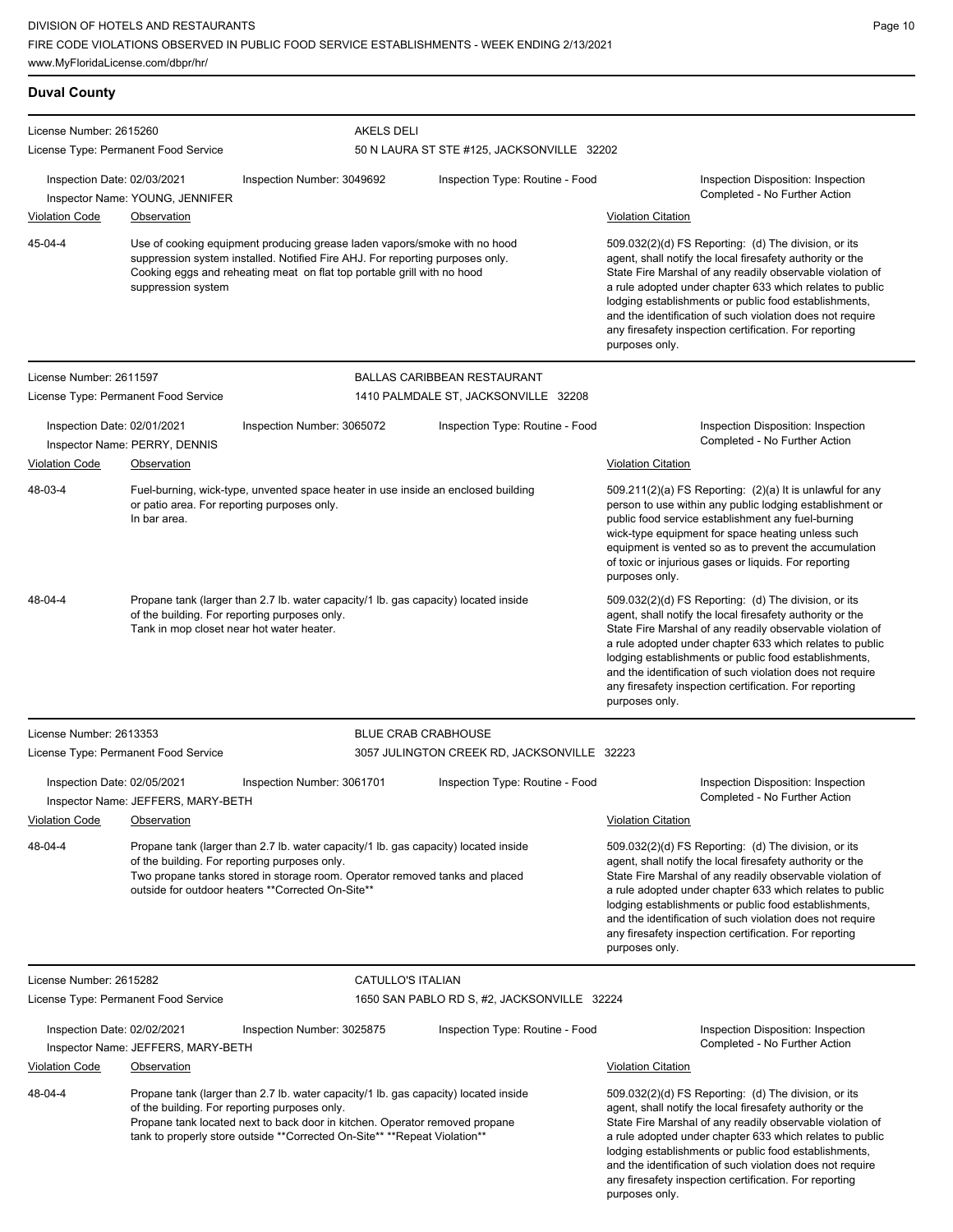www.MyFloridaLicense.com/dbpr/hr/

| - |  |  |
|---|--|--|
|   |  |  |
|   |  |  |
|   |  |  |
|   |  |  |
|   |  |  |
|   |  |  |
|   |  |  |
|   |  |  |
|   |  |  |

| <b>Duval County</b>                                            |                                         |                                                                                                                                                                                                            |                                                                                                                                                                                                                                                                                                                                        |                                            |                                                                                                                                                                                                                                                                                                                                                                                                                                              |  |
|----------------------------------------------------------------|-----------------------------------------|------------------------------------------------------------------------------------------------------------------------------------------------------------------------------------------------------------|----------------------------------------------------------------------------------------------------------------------------------------------------------------------------------------------------------------------------------------------------------------------------------------------------------------------------------------|--------------------------------------------|----------------------------------------------------------------------------------------------------------------------------------------------------------------------------------------------------------------------------------------------------------------------------------------------------------------------------------------------------------------------------------------------------------------------------------------------|--|
| License Number: 2613067                                        |                                         |                                                                                                                                                                                                            | <b>BAR-B-Q STICKS</b>                                                                                                                                                                                                                                                                                                                  |                                            |                                                                                                                                                                                                                                                                                                                                                                                                                                              |  |
|                                                                | License Type: Permanent Food Service    |                                                                                                                                                                                                            |                                                                                                                                                                                                                                                                                                                                        | 120 1/2 LEMON ST, NEPTUNE BEACH 32266      |                                                                                                                                                                                                                                                                                                                                                                                                                                              |  |
| Inspection Date: 02/03/2021<br>Inspector Name: GONZALEZ, MAYRA |                                         | Inspection Number: 2997463                                                                                                                                                                                 | Inspection Type: Routine - Food                                                                                                                                                                                                                                                                                                        |                                            | Inspection Disposition: Inspection<br>Completed - No Further Action                                                                                                                                                                                                                                                                                                                                                                          |  |
| <b>Violation Code</b>                                          | Observation                             |                                                                                                                                                                                                            |                                                                                                                                                                                                                                                                                                                                        |                                            | <b>Violation Citation</b>                                                                                                                                                                                                                                                                                                                                                                                                                    |  |
| 45-04-4                                                        | and grease build up throughout kitchen. |                                                                                                                                                                                                            | Use of cooking equipment producing grease laden vapors/smoke with no hood<br>suppression system installed. Notified Fire AHJ. For reporting purposes only.<br>Small fryer on prep table in middle of the kitchens door flat grill next to service<br>window. There is no hood suppression system installed over fryer and grill. Smoke |                                            | 509.032(2)(d) FS Reporting: (d) The division, or its<br>agent, shall notify the local firesafety authority or the<br>State Fire Marshal of any readily observable violation of<br>a rule adopted under chapter 633 which relates to public<br>lodging establishments or public food establishments,<br>and the identification of such violation does not require<br>any firesafety inspection certification. For reporting<br>purposes only. |  |
| License Number: 2614615                                        |                                         |                                                                                                                                                                                                            | WENDY'S #78                                                                                                                                                                                                                                                                                                                            |                                            |                                                                                                                                                                                                                                                                                                                                                                                                                                              |  |
|                                                                | License Type: Permanent Food Service    |                                                                                                                                                                                                            | 7663 MERRILL RD, JACKSONVILLE 32277                                                                                                                                                                                                                                                                                                    |                                            |                                                                                                                                                                                                                                                                                                                                                                                                                                              |  |
| Inspection Date: 02/04/2021                                    | Inspector Name: VILBRUN, JOSUE          | Inspection Number: 3051788                                                                                                                                                                                 |                                                                                                                                                                                                                                                                                                                                        | Inspection Type: Routine - Food            | Inspection Disposition: Inspection<br>Completed - No Further Action                                                                                                                                                                                                                                                                                                                                                                          |  |
| <b>Violation Code</b>                                          | Observation                             |                                                                                                                                                                                                            |                                                                                                                                                                                                                                                                                                                                        |                                            | <b>Violation Citation</b>                                                                                                                                                                                                                                                                                                                                                                                                                    |  |
| $46 - 01 - 4$                                                  |                                         | Marked exit/path to marked exit blocked. For reporting purposes only.<br>Back kitchen door blocked with multiple garbage containers and trash. Employee<br>removed and unblock path. **Corrected On-Site** |                                                                                                                                                                                                                                                                                                                                        |                                            | 61C-1.004(9) FAC Reporting: (9) Means of access,<br>including entrances, halls, and stairways, must permit<br>unobstructed travel at all times and shall be clean,<br>ventilated and well-lighted day and night. Hall and stair<br>runners shall be kept in good condition. Railways, as<br>defined in 61C-1.001(23), F.A.C., shall be installed on<br>all stairways and around all porches and steps. For<br>reporting purposes only.       |  |
| License Number: 2615696                                        |                                         |                                                                                                                                                                                                            |                                                                                                                                                                                                                                                                                                                                        | MI VERACRUZ MEXICAN RESTAURANT 2           |                                                                                                                                                                                                                                                                                                                                                                                                                                              |  |
|                                                                | License Type: Permanent Food Service    |                                                                                                                                                                                                            |                                                                                                                                                                                                                                                                                                                                        | 7001 MERRILL RD STE 45, JACKSONVILLE 32277 |                                                                                                                                                                                                                                                                                                                                                                                                                                              |  |
| Inspection Date: 02/02/2021                                    | Inspector Name: THOMAS, PHILIP          | Inspection Number: 3076619                                                                                                                                                                                 |                                                                                                                                                                                                                                                                                                                                        | Inspection Type: Complaint Full            | Inspection Disposition: Inspection<br>Completed - No Further Action                                                                                                                                                                                                                                                                                                                                                                          |  |
| <b>Violation Code</b>                                          | Observation                             |                                                                                                                                                                                                            |                                                                                                                                                                                                                                                                                                                                        |                                            | <b>Violation Citation</b>                                                                                                                                                                                                                                                                                                                                                                                                                    |  |
| 49-02-4                                                        |                                         | Flammables stored/debris present in attic/basement. For reporting purposes only.<br>Half gallon of gasoline stored near rear door in small gasoline container.                                             |                                                                                                                                                                                                                                                                                                                                        |                                            | 61C-1.004(6) FAC Reporting: (6) Attics, basements,<br>boiler rooms, meter rooms, laundry rooms, and storage<br>rooms shall be kept clean and free of debris and<br>flammables. For reporting purposes only.                                                                                                                                                                                                                                  |  |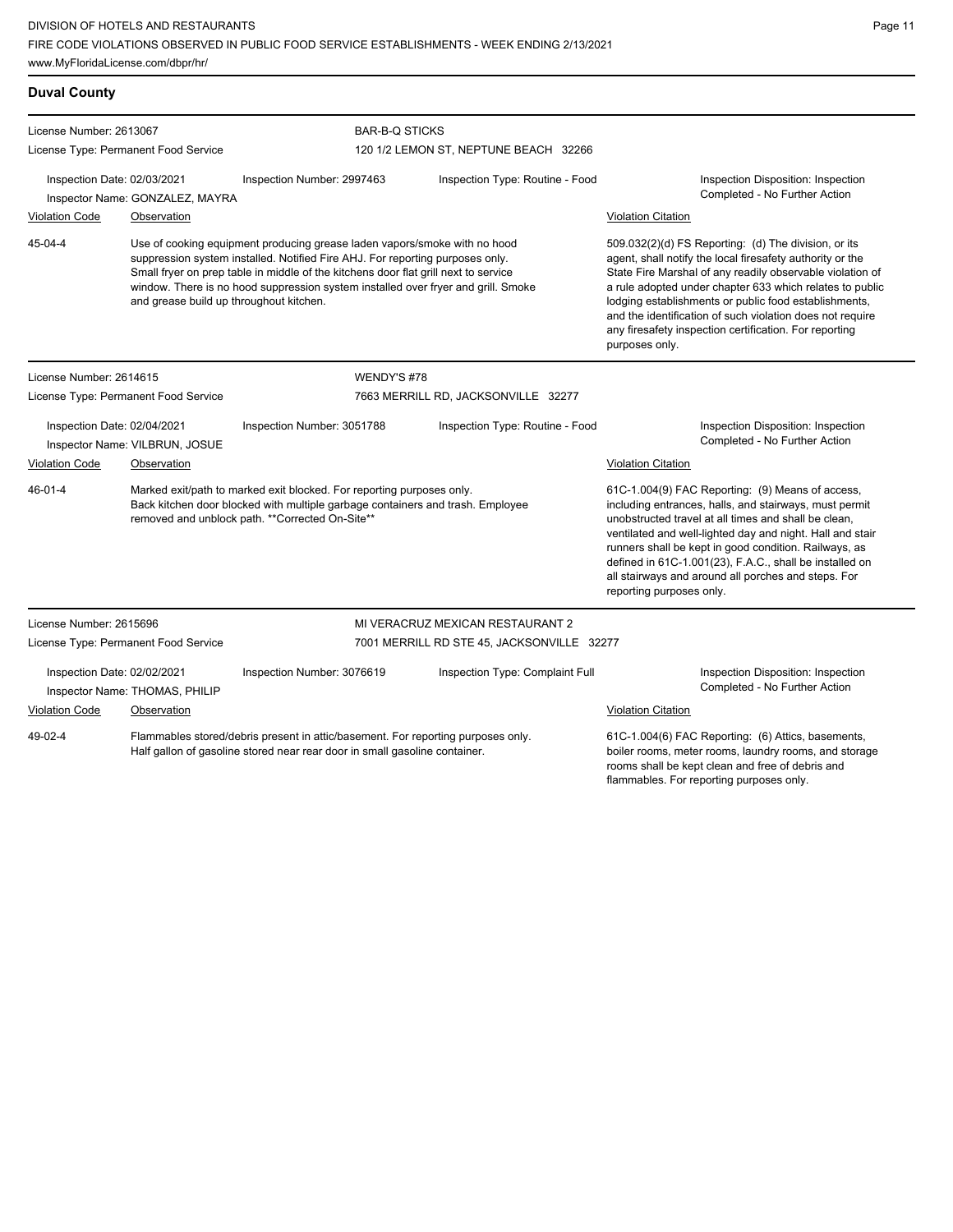| <b>Flagler County</b>                                                                              |             |                                                                                                                                             |                                                                  |                                                       |                                                                                                                                                                                                                                                                                                                                                                                                            |  |
|----------------------------------------------------------------------------------------------------|-------------|---------------------------------------------------------------------------------------------------------------------------------------------|------------------------------------------------------------------|-------------------------------------------------------|------------------------------------------------------------------------------------------------------------------------------------------------------------------------------------------------------------------------------------------------------------------------------------------------------------------------------------------------------------------------------------------------------------|--|
| License Number: 2800801                                                                            |             |                                                                                                                                             | NAPOLI PIZZA<br>4845 BELLE TERRE PKWY, SUITE B, PALM COAST 32164 |                                                       |                                                                                                                                                                                                                                                                                                                                                                                                            |  |
| License Type: Permanent Food Service<br>Inspection Date: 02/01/2021<br>Inspector Name: GOSAI, MATT |             | Inspection Number: 3062458                                                                                                                  | Inspection Type: Routine - Food                                  |                                                       | Inspection Disposition: Inspection<br>Completed - No Further Action                                                                                                                                                                                                                                                                                                                                        |  |
| <b>Violation Code</b><br>46-01-4                                                                   | Observation | Marked exit/path to marked exit blocked. For reporting purposes only.<br>Rear exit blocked by boxes. Moved by manager **Corrected On-Site** |                                                                  | <b>Violation Citation</b><br>reporting purposes only. | 61C-1.004(9) FAC Reporting: (9) Means of access,<br>including entrances, halls, and stairways, must permit<br>unobstructed travel at all times and shall be clean.<br>ventilated and well-lighted day and night. Hall and stair<br>runners shall be kept in good condition. Railways, as<br>defined in 61C-1.001(23), F.A.C., shall be installed on<br>all stairways and around all porches and steps. For |  |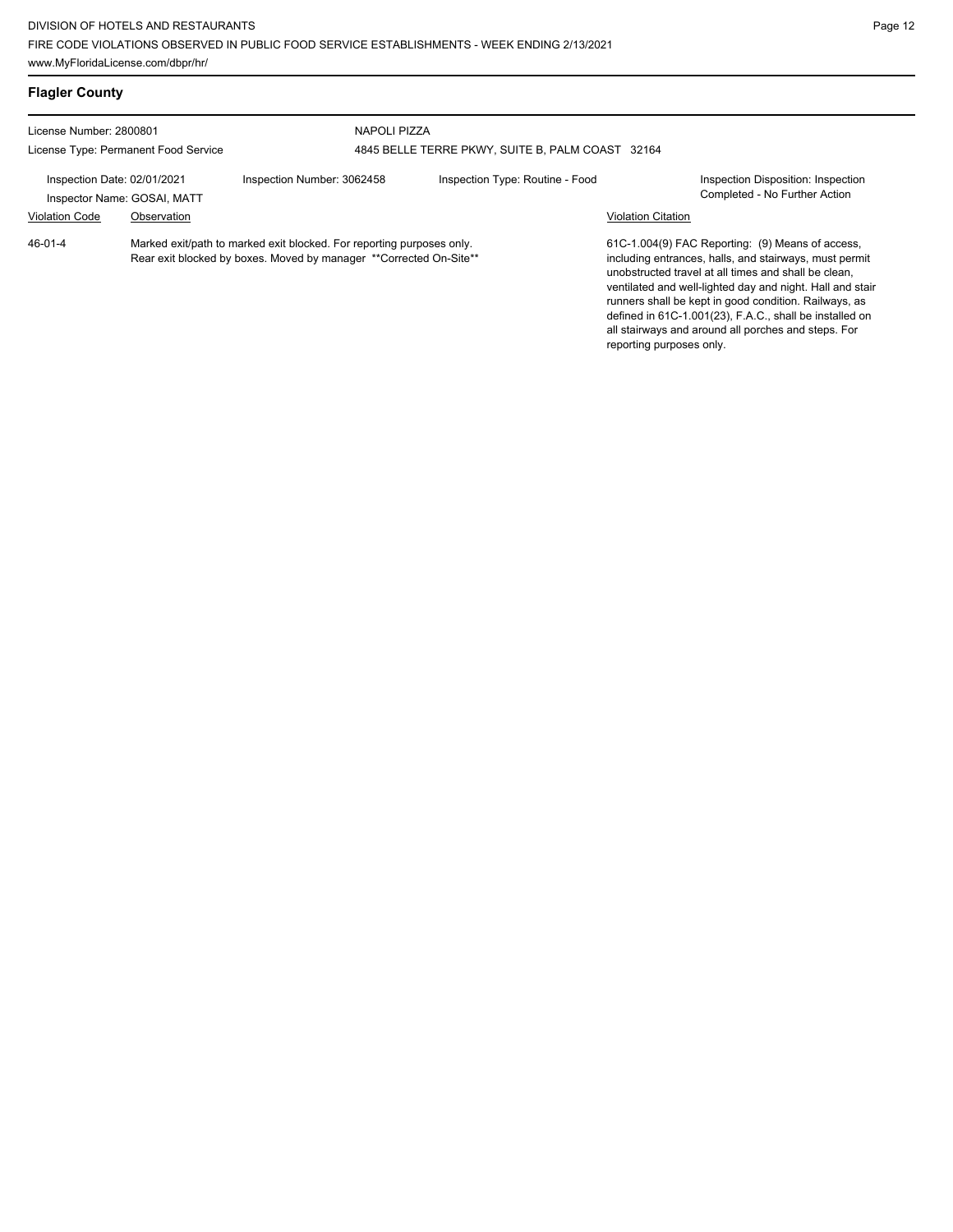| <b>Hernando County</b>      |                                            |                                                                                                                                                                                                                                                                                                                                                                                                      |                                          |                           |                                                                                                                                                                                                                                                                                                                                                                                                                            |
|-----------------------------|--------------------------------------------|------------------------------------------------------------------------------------------------------------------------------------------------------------------------------------------------------------------------------------------------------------------------------------------------------------------------------------------------------------------------------------------------------|------------------------------------------|---------------------------|----------------------------------------------------------------------------------------------------------------------------------------------------------------------------------------------------------------------------------------------------------------------------------------------------------------------------------------------------------------------------------------------------------------------------|
| License Number: 3701261     |                                            | <b>INDRANI'S ROTI SHOP</b>                                                                                                                                                                                                                                                                                                                                                                           |                                          |                           |                                                                                                                                                                                                                                                                                                                                                                                                                            |
|                             | License Type: Permanent Food Service       |                                                                                                                                                                                                                                                                                                                                                                                                      | 3073 ANDERSON SNOW RD, SPRING HILL 34609 |                           |                                                                                                                                                                                                                                                                                                                                                                                                                            |
| Inspection Date: 02/03/2021 | Inspector Name: DAHL, MICHELE              | Inspection Number: 3002760                                                                                                                                                                                                                                                                                                                                                                           | Inspection Type: Routine - Food          |                           | Inspection Disposition: Call Back -<br>Complied                                                                                                                                                                                                                                                                                                                                                                            |
| <b>Violation Code</b>       | Observation                                |                                                                                                                                                                                                                                                                                                                                                                                                      |                                          | <b>Violation Citation</b> |                                                                                                                                                                                                                                                                                                                                                                                                                            |
| 45-04-4                     | Extended**<br>this time. **Time Extended** | - From initial inspection : Use of cooking equipment producing grease laden<br>vapors/smoke with no hood suppression system not turned on . Notified Fire AHJ.<br>For reporting purposes only. - From follow-up inspection 2020-12-04: Operator<br>has called for service. There is no cooking being done at this visit. ** Time<br>- From follow-up inspection 2021-02-03: No cooking being done at |                                          | purposes only.            | 509.032(2)(d) FS Reporting: (d) The division, or its<br>agent, shall notify the local firesafety authority or the<br>State Fire Marshal of any readily observable violation of<br>a rule adopted under chapter 633 which relates to public<br>lodging establishments or public food establishments,<br>and the identification of such violation does not require<br>any firesafety inspection certification. For reporting |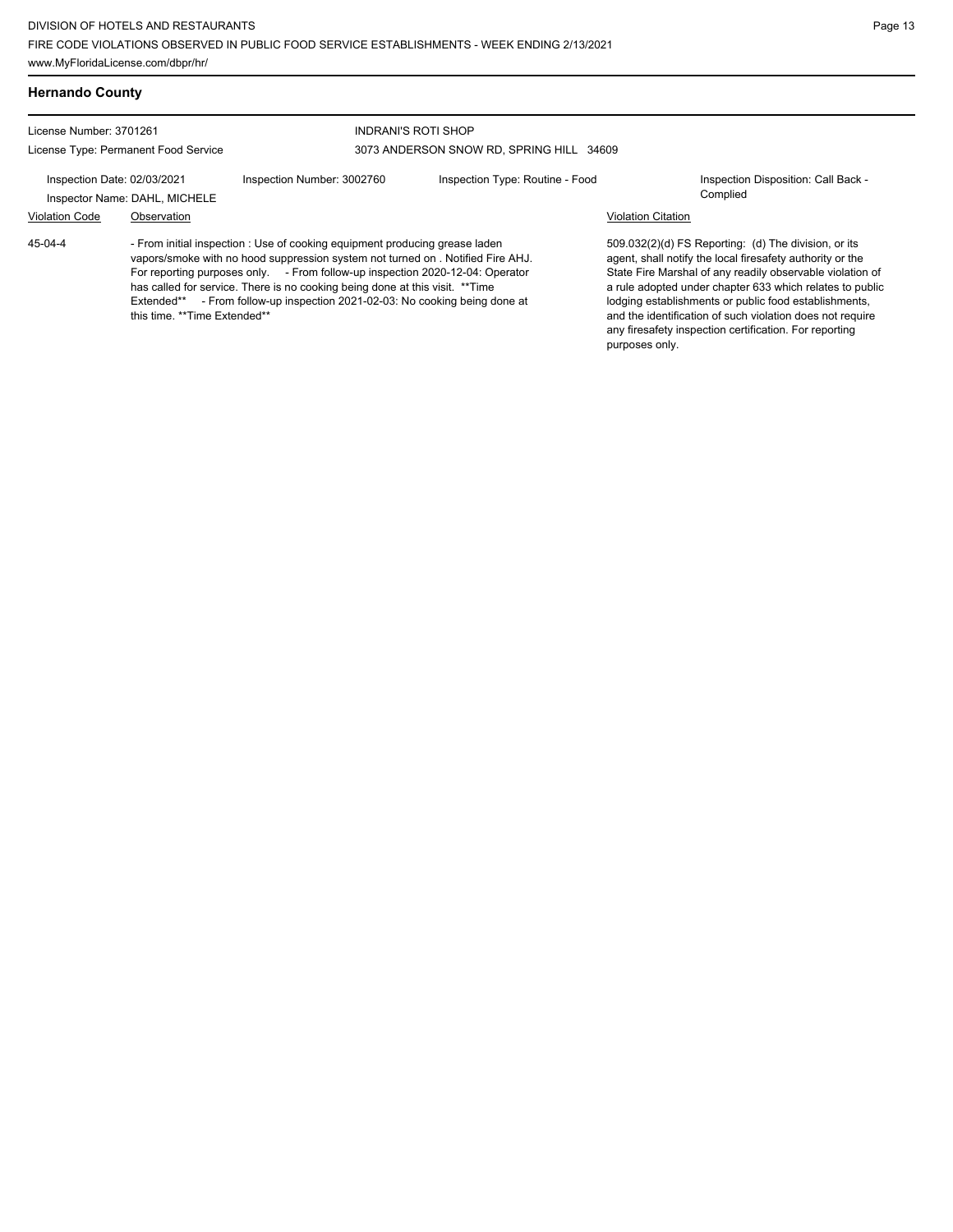| <b>Hillsborough County</b>                                                                      |                                              |                                                                                   |                                          |                                            |                           |                                                                                                                                                                                                                                                                                                                                                                                                                            |
|-------------------------------------------------------------------------------------------------|----------------------------------------------|-----------------------------------------------------------------------------------|------------------------------------------|--------------------------------------------|---------------------------|----------------------------------------------------------------------------------------------------------------------------------------------------------------------------------------------------------------------------------------------------------------------------------------------------------------------------------------------------------------------------------------------------------------------------|
| License Number: 3953033                                                                         |                                              |                                                                                   | <b>DUNAS LATIN FOOD</b>                  |                                            |                           |                                                                                                                                                                                                                                                                                                                                                                                                                            |
|                                                                                                 | License Type: Mobile Food Dispensing Vehicle |                                                                                   |                                          | 5224 S DALE MABRY HWY, RIVERVIEW 33579     |                           |                                                                                                                                                                                                                                                                                                                                                                                                                            |
| Inspection Date: 02/02/2021<br>Inspection Number: 1234271<br>Inspector Name: KLUSENDORF, JEANNE |                                              |                                                                                   |                                          | Inspection Type: Food-Licensing Inspection |                           | Inspection Disposition: Inspection<br>Completed - No Further Action                                                                                                                                                                                                                                                                                                                                                        |
| <b>Violation Code</b>                                                                           | Observation                                  |                                                                                   |                                          |                                            | <b>Violation Citation</b> |                                                                                                                                                                                                                                                                                                                                                                                                                            |
| 45-01-4                                                                                         |                                              | No portable fire extinguisher present. For reporting purposes only.               |                                          |                                            | purposes only.            | 509.032(2)(d) FS Reporting: (d) The division, or its<br>agent, shall notify the local firesafety authority or the<br>State Fire Marshal of any readily observable violation of<br>a rule adopted under chapter 633 which relates to public<br>lodging establishments or public food establishments,<br>and the identification of such violation does not require<br>any firesafety inspection certification. For reporting |
| License Number: 3910482                                                                         |                                              |                                                                                   |                                          | CHILI'S SOUTHWEST GRILL/BAR                |                           |                                                                                                                                                                                                                                                                                                                                                                                                                            |
|                                                                                                 | License Type: Permanent Food Service         |                                                                                   | 8510 W HILLSBOROUGH AVE, TAMPA 336153817 |                                            |                           |                                                                                                                                                                                                                                                                                                                                                                                                                            |
| Inspection Date: 02/01/2021                                                                     | Inspector Name: EHLERS, MICHAEL              | Inspection Number: 3037410                                                        |                                          | Inspection Type: Routine - Food            |                           | Inspection Disposition: Inspection<br>Completed - No Further Action                                                                                                                                                                                                                                                                                                                                                        |
| Violation Code                                                                                  | Observation                                  |                                                                                   |                                          |                                            | <b>Violation Citation</b> |                                                                                                                                                                                                                                                                                                                                                                                                                            |
| 45-02-4                                                                                         | from office.                                 | Portable fire extinguisher gauge in red zone. For reporting purposes only. Across |                                          |                                            |                           | 509.032(2)(d) FS Reporting: (d) The division, or its<br>agent, shall notify the local firesafety authority or the<br>State Fire Marshal of any readily observable violation of<br>a rule adopted under chapter 633 which relates to public<br>lodging establishments or public food establishments,<br>and the identification of such violation does not require<br>any firesafety inspection certification. For reporting |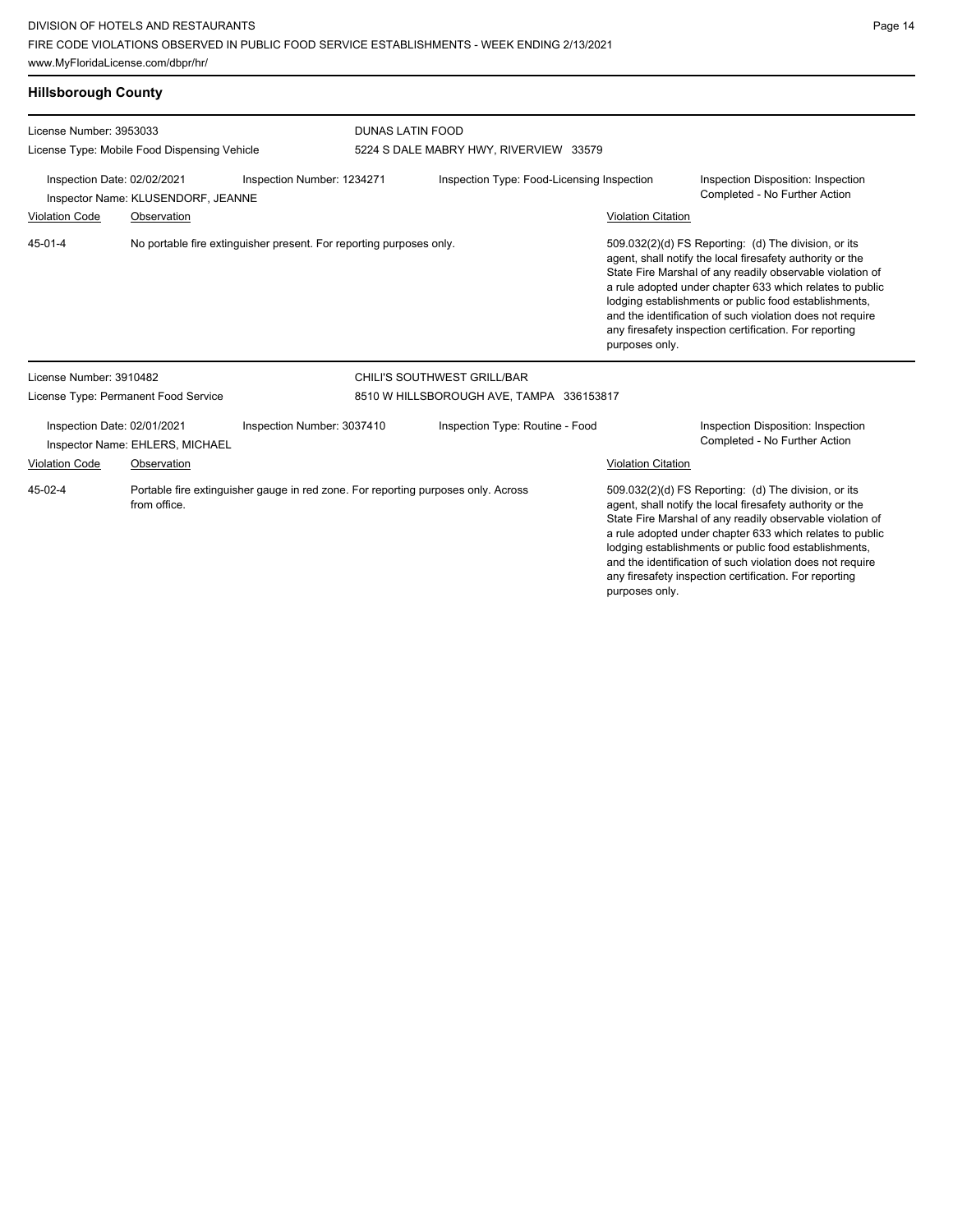| <b>Indian River County</b>  |                                                                                                                                                                        |                                                                                                                                                                            |                                                                  |                                                                                                                                                                                                                                                                                                                                                                                                                                                                                                        |
|-----------------------------|------------------------------------------------------------------------------------------------------------------------------------------------------------------------|----------------------------------------------------------------------------------------------------------------------------------------------------------------------------|------------------------------------------------------------------|--------------------------------------------------------------------------------------------------------------------------------------------------------------------------------------------------------------------------------------------------------------------------------------------------------------------------------------------------------------------------------------------------------------------------------------------------------------------------------------------------------|
|                             | License Number: 4105149<br>License Type: Permanent Food Service                                                                                                        |                                                                                                                                                                            | HEATONS REEF BAR AND GRILL<br>3500 OCEAN DRIVE, VERO BEACH 32963 |                                                                                                                                                                                                                                                                                                                                                                                                                                                                                                        |
| Inspection Date: 02/03/2021 | Inspector Name: SCHUCK, GREGORY                                                                                                                                        | Inspection Number: 3072495                                                                                                                                                 | Inspection Type: Routine - Food                                  | Inspection Disposition: Warning<br>Issued                                                                                                                                                                                                                                                                                                                                                                                                                                                              |
| <b>Violation Code</b>       | Observation                                                                                                                                                            |                                                                                                                                                                            |                                                                  | <b>Violation Citation</b>                                                                                                                                                                                                                                                                                                                                                                                                                                                                              |
| 48-01-5                     | No current insurance inspector boiler report or boiler certificate available for boiler.<br>For reporting purposes only. 135445, 135444, 135443 all expired 10/30/2020 |                                                                                                                                                                            |                                                                  | 61C-1.004(9) FAC Reporting: (9) Heating and<br>ventilation - The heating and ventilation system shall be<br>kept in good repair or be installed to maintain a<br>minimum of 68 degrees Fahrenheit throughout the<br>building. The insurance inspectors boiler report is<br>required annually for power boilers and high<br>pressure/high temperature boilers and biannually for low<br>pressure steam or vapor heating boilers and shall be<br>posted in the boiler room. For reporting purposes only. |
| License Number: 4105151     |                                                                                                                                                                        | <b>COBALT</b>                                                                                                                                                              |                                                                  |                                                                                                                                                                                                                                                                                                                                                                                                                                                                                                        |
|                             | License Type: Permanent Food Service                                                                                                                                   |                                                                                                                                                                            | 3500 OCEAN DRIVE, VERO BEACH 32963                               |                                                                                                                                                                                                                                                                                                                                                                                                                                                                                                        |
| Inspection Date: 02/03/2021 | Inspector Name: SCHUCK, GREGORY                                                                                                                                        | Inspection Number: 3062127                                                                                                                                                 | Inspection Type: Routine - Food                                  | Inspection Disposition: Warning<br>Issued                                                                                                                                                                                                                                                                                                                                                                                                                                                              |
| <b>Violation Code</b>       | Observation                                                                                                                                                            |                                                                                                                                                                            |                                                                  | <b>Violation Citation</b>                                                                                                                                                                                                                                                                                                                                                                                                                                                                              |
| 45-02-4                     |                                                                                                                                                                        | Portable fire extinguisher gauge in red zone. For reporting purposes only. Silver<br>fire extinguisher by walk in cooler.                                                  |                                                                  | 509.032(2)(d) FS Reporting: (d) The division, or its<br>agent, shall notify the local firesafety authority or the<br>State Fire Marshal of any readily observable violation of<br>a rule adopted under chapter 633 which relates to public<br>lodging establishments or public food establishments,<br>and the identification of such violation does not require<br>any firesafety inspection certification. For reporting<br>purposes only.                                                           |
| 48-01-5                     |                                                                                                                                                                        | No current insurance inspector boiler report or boiler certificate available for boiler.<br>For reporting purposes only. 5 Certifications out of date. Expired 10/30/2020. |                                                                  | 61C-1.004(9) FAC Reporting: (9) Heating and<br>ventilation - The heating and ventilation system shall be<br>kept in good repair or be installed to maintain a<br>minimum of 68 degrees Fahrenheit throughout the<br>building. The insurance inspectors boiler report is<br>required annually for power boilers and high<br>pressure/high temperature boilers and biannually for low<br>pressure steam or vapor heating boilers and shall be<br>posted in the boiler room. For reporting purposes only. |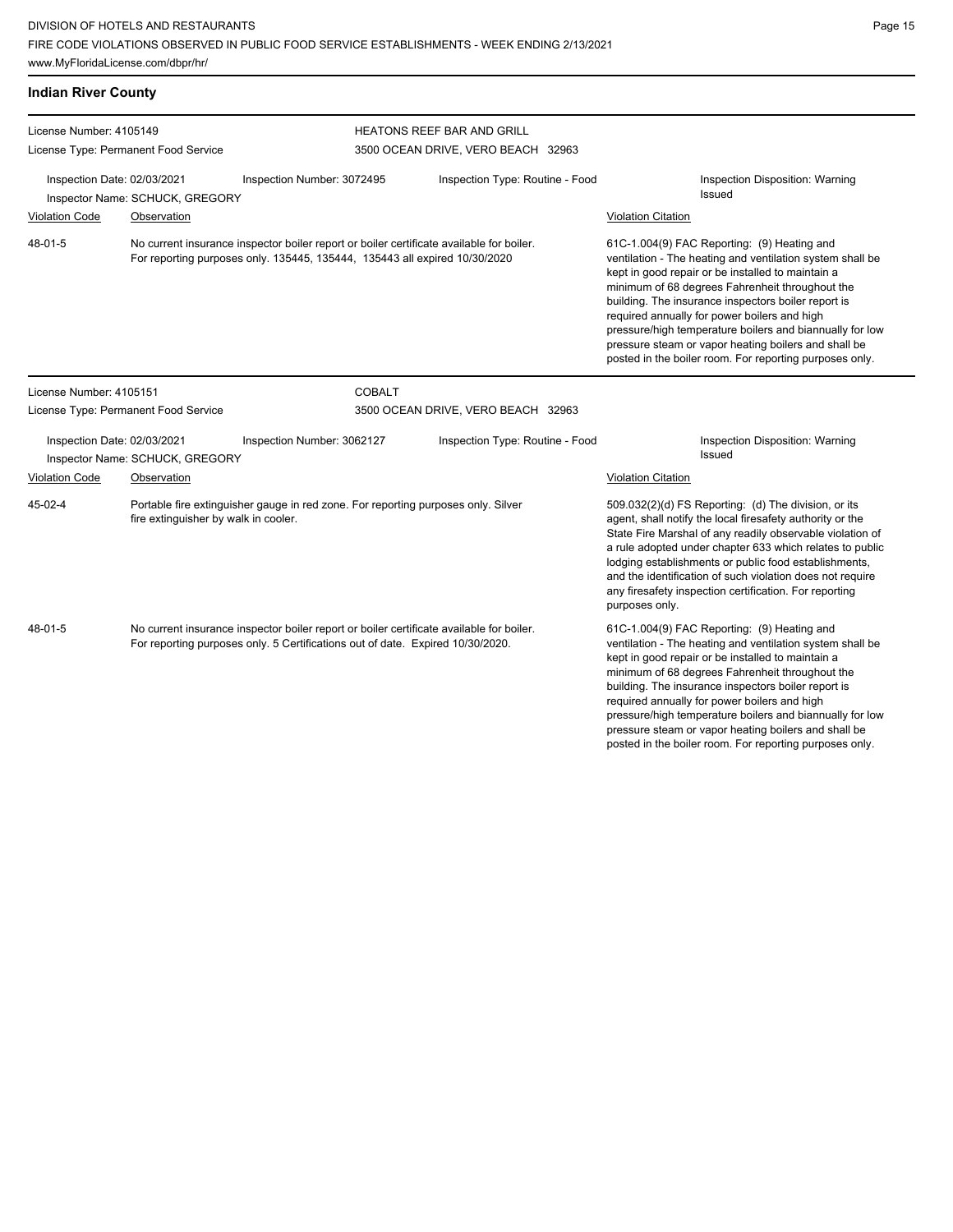## **Marion County**

License Number: 5203124 License Type: Permanent Food Service

### DINA'S ON THE GREEN 1415 W GLENEAGLES RD, OCALA 34472

Inspection Date: 02/04/2021 Inspection Number: 3065318 Inspection Type: Routine - Food Inspection Disposition: Inspection Inspector Name: FIGUEROA-ROBLES, TATIANA Violation Code Observation Violation Citation

Use of cooking equipment producing grease laden vapors/smoke with no hood suppression system installed. Notified Fire AHJ. For reporting purposes only. At the cook line, female employee cooking raw chicken, no hood installed. 45-04-4

509.032(2)(d) FS Reporting: (d) The division, or its agent, shall notify the local firesafety authority or the State Fire Marshal of any readily observable violation of a rule adopted under chapter 633 which relates to public lodging establishments or public food establishments, and the identification of such violation does not require any firesafety inspection certification. For reporting purposes only.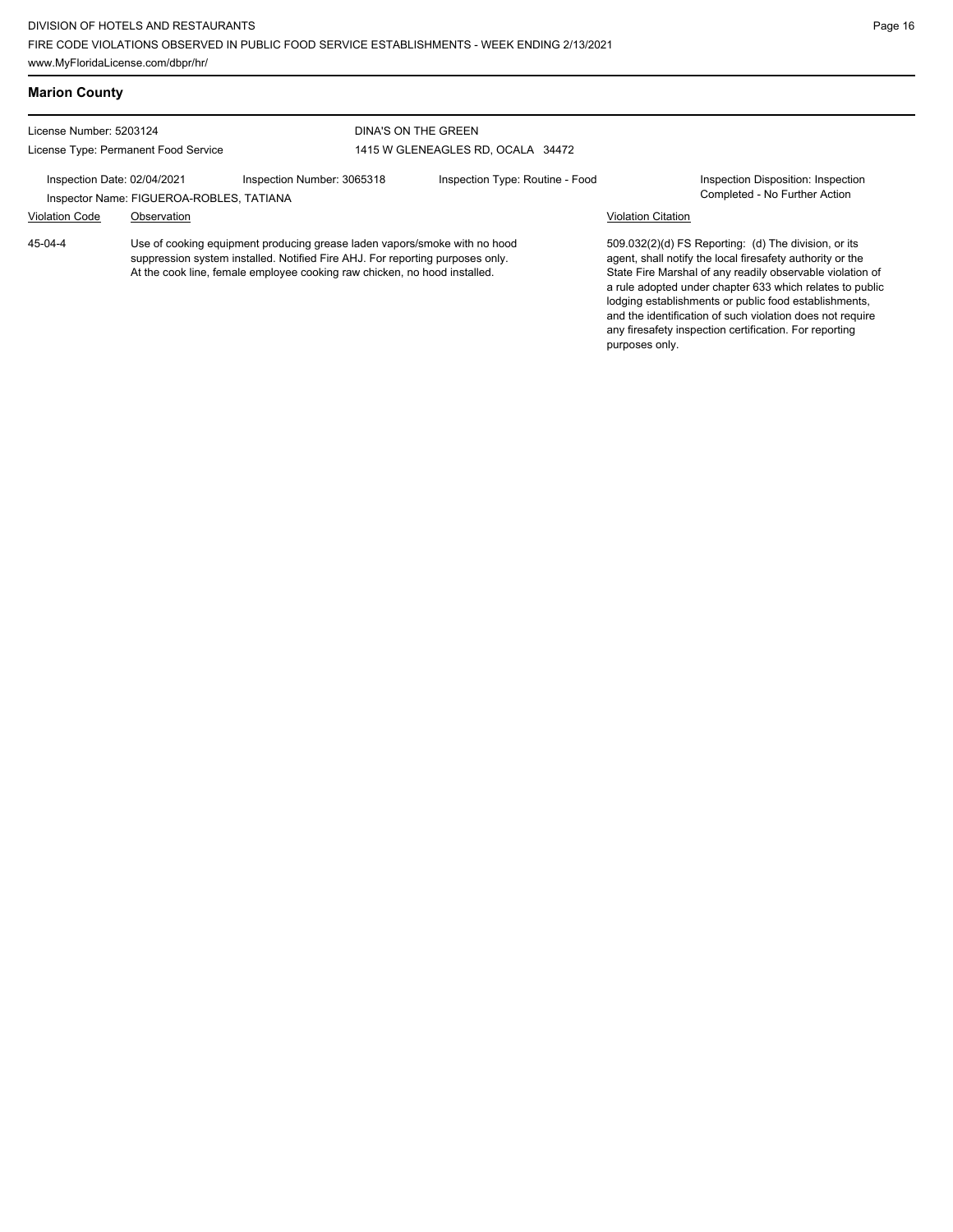www.MyFloridaLicense.com/dbpr/hr/

**Monroe County**

| ,我们也不会有什么?""我们的人,我们也不会不会不会。""我们的人,我们也不会不会不会不会。""我们的人,我们也不会不会不会。""我们的人,我们也不会不会不会。" |  |  |
|-----------------------------------------------------------------------------------|--|--|
|                                                                                   |  |  |
|                                                                                   |  |  |
|                                                                                   |  |  |
| ,我们也不会有什么?""我们的人,我们也不会有什么?""我们的人,我们也不会有什么?""我们的人,我们也不会有什么?""我们的人,我们也不会有什么?""我们的人  |  |  |
|                                                                                   |  |  |

posted in the boiler room. For reporting purposes only.

| License Number: 5400817                              |                                                  |                                                                                                                                                                  | <b>ISLANDER RESTAURANT</b>                     |                           |                                                                                                                                                                                                                                                                                                                                                                                                                                             |  |  |
|------------------------------------------------------|--------------------------------------------------|------------------------------------------------------------------------------------------------------------------------------------------------------------------|------------------------------------------------|---------------------------|---------------------------------------------------------------------------------------------------------------------------------------------------------------------------------------------------------------------------------------------------------------------------------------------------------------------------------------------------------------------------------------------------------------------------------------------|--|--|
|                                                      | License Type: Permanent Food Service             |                                                                                                                                                                  | 35 OCEAN REEF DR STE 200, KEY LARGO 33037      |                           |                                                                                                                                                                                                                                                                                                                                                                                                                                             |  |  |
| Inspection Date: 02/01/2021                          | Inspector Name: GONZALEZ, RICARDO                | Inspection Number: 3051127                                                                                                                                       | Inspection Type: Routine - Food                |                           | Inspection Disposition: Inspection<br>Completed - No Further Action                                                                                                                                                                                                                                                                                                                                                                         |  |  |
| <b>Violation Code</b>                                | Observation                                      |                                                                                                                                                                  |                                                | <b>Violation Citation</b> |                                                                                                                                                                                                                                                                                                                                                                                                                                             |  |  |
| 45-05-4                                              | purposes only.                                   | Portable fire extinguisher missing from its designated location. For reporting                                                                                   |                                                | purposes only.            | 509.032(2)(d) FS Reporting: (d) The division, or its<br>agent, shall notify the local firesafety authority or the<br>State Fire Marshal of any readily observable violation of<br>a rule adopted under chapter 633 which relates to public<br>lodging establishments or public food establishments,<br>and the identification of such violation does not require<br>any firesafety inspection certification. For reporting                  |  |  |
| License Number: 5401412                              |                                                  | <b>GIANNI RISTORANTE</b>                                                                                                                                         |                                                |                           |                                                                                                                                                                                                                                                                                                                                                                                                                                             |  |  |
|                                                      | License Type: Permanent Food Service             |                                                                                                                                                                  | 35 OCEAN REEF DRIVE SUITE 200, KEY LARGO 33037 |                           |                                                                                                                                                                                                                                                                                                                                                                                                                                             |  |  |
| Inspection Date: 02/02/2021<br><b>Violation Code</b> | Inspector Name: GONZALEZ, RICARDO<br>Observation | Inspection Number: 3050986                                                                                                                                       | Inspection Type: Routine - Food                | <b>Violation Citation</b> | Inspection Disposition: Inspection<br>Completed - No Further Action                                                                                                                                                                                                                                                                                                                                                                         |  |  |
| 48-04-4                                              |                                                  | Propane tank (larger than 2.7 lb. water capacity/1 lb. gas capacity) located inside<br>of the building. For reporting purposes only. Propane tanks were removed. |                                                | purposes only.            | 509.032(2)(d) FS Reporting: (d) The division, or its<br>agent, shall notify the local firesafety authority or the<br>State Fire Marshal of any readily observable violation of<br>a rule adopted under chapter 633 which relates to public<br>lodging establishments or public food establishments,<br>and the identification of such violation does not require<br>any firesafety inspection certification. For reporting                  |  |  |
| License Number: 5402397                              |                                                  |                                                                                                                                                                  | <b>HARD ROCK CAFE</b>                          |                           |                                                                                                                                                                                                                                                                                                                                                                                                                                             |  |  |
|                                                      | License Type: Permanent Food Service             |                                                                                                                                                                  | 313 DUVAL ST, KEY WEST 330406565               |                           |                                                                                                                                                                                                                                                                                                                                                                                                                                             |  |  |
| Inspection Date: 02/03/2021                          | Inspector Name: WHITEHURST, SCOTT                | Inspection Number: 3021737                                                                                                                                       | Inspection Type: Routine - Food                |                           | Inspection Disposition: Inspection<br>Completed - No Further Action                                                                                                                                                                                                                                                                                                                                                                         |  |  |
| <b>Violation Code</b>                                | Observation                                      |                                                                                                                                                                  |                                                | <b>Violation Citation</b> |                                                                                                                                                                                                                                                                                                                                                                                                                                             |  |  |
| 48-01-5                                              | For reporting purposes only.1/23/21              | No current insurance inspector boiler report or boiler certificate available for boiler.                                                                         |                                                |                           | 61C-1.004(9) FAC Reporting: (9) Heating and<br>ventilation - The heating and ventilation system shall be<br>kept in good repair or be installed to maintain a<br>minimum of 68 degrees Fahrenheit throughout the<br>building. The insurance inspectors boiler report is<br>required annually for power boilers and high<br>pressure/high temperature boilers and biannually for low<br>pressure steam or vapor heating boilers and shall be |  |  |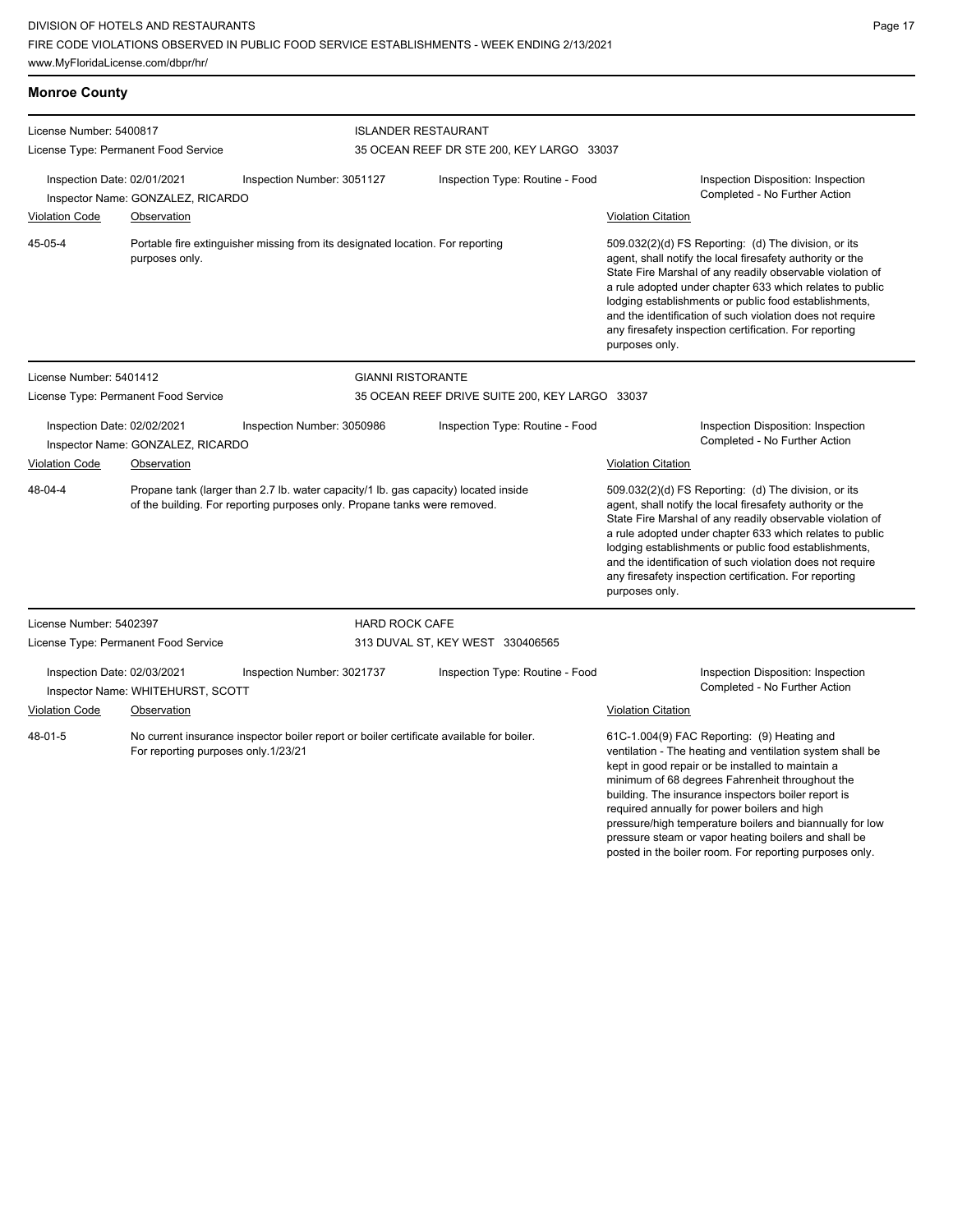| <b>Orange County</b>        |                                             |                                                                                                                                                                     |                                |                                                |                                                                                                                                                                                                                                                                                                                                                                                                                                                                                                        |  |  |
|-----------------------------|---------------------------------------------|---------------------------------------------------------------------------------------------------------------------------------------------------------------------|--------------------------------|------------------------------------------------|--------------------------------------------------------------------------------------------------------------------------------------------------------------------------------------------------------------------------------------------------------------------------------------------------------------------------------------------------------------------------------------------------------------------------------------------------------------------------------------------------------|--|--|
| License Number: 5805662     |                                             |                                                                                                                                                                     | <b>GARDEN GROVE RESTAURANT</b> |                                                |                                                                                                                                                                                                                                                                                                                                                                                                                                                                                                        |  |  |
|                             | License Type: Permanent Food Service        |                                                                                                                                                                     |                                | 1200 EPCOT RESORT BLVD, LAKE BUENA VISTA 32830 |                                                                                                                                                                                                                                                                                                                                                                                                                                                                                                        |  |  |
| Inspection Date: 02/04/2021 | Inspector Name: SPEIGHTS, BLANCHIE MACHELLE | Inspection Number: 3052336                                                                                                                                          |                                | Inspection Type: Routine - Food                | <b>Inspection Disposition: Inspection</b><br>Completed - No Further Action                                                                                                                                                                                                                                                                                                                                                                                                                             |  |  |
| <b>Violation Code</b>       | Observation                                 |                                                                                                                                                                     |                                |                                                | <b>Violation Citation</b>                                                                                                                                                                                                                                                                                                                                                                                                                                                                              |  |  |
| 48-01-5                     | For reporting purposes only.                | No current insurance inspector boiler report or boiler certificate available for boiler.<br>Observed no boiler certificates for temporary boilers, per engineering. |                                |                                                | 61C-1.004(9) FAC Reporting: (9) Heating and<br>ventilation - The heating and ventilation system shall be<br>kept in good repair or be installed to maintain a<br>minimum of 68 degrees Fahrenheit throughout the<br>building. The insurance inspectors boiler report is<br>required annually for power boilers and high<br>pressure/high temperature boilers and biannually for low<br>pressure steam or vapor heating boilers and shall be<br>posted in the boiler room. For reporting purposes only. |  |  |
| License Number: 5811853     |                                             |                                                                                                                                                                     | PIZZA HUT                      |                                                |                                                                                                                                                                                                                                                                                                                                                                                                                                                                                                        |  |  |
|                             | License Type: Permanent Food Service        |                                                                                                                                                                     |                                | 10395 NARCOOSSEE RD UNIT 200, ORLANDO 32832    |                                                                                                                                                                                                                                                                                                                                                                                                                                                                                                        |  |  |
| Inspection Date: 02/05/2021 | Inspector Name: FRANZ, LISA                 | Inspection Number: 3034647                                                                                                                                          |                                | Inspection Type: Routine - Food                | Inspection Disposition: Inspection<br>Completed - No Further Action                                                                                                                                                                                                                                                                                                                                                                                                                                    |  |  |
| <b>Violation Code</b>       | Observation                                 |                                                                                                                                                                     |                                |                                                | <b>Violation Citation</b>                                                                                                                                                                                                                                                                                                                                                                                                                                                                              |  |  |
| 46-01-4                     |                                             | Marked exit/path to marked exit blocked. For reporting purposes only.- back door<br>blocked by 2 trash cans, moved cans, **Corrected On-Site**                      |                                |                                                | 61C-1.004(9) FAC Reporting: (9) Means of access,<br>including entrances, halls, and stairways, must permit<br>unobstructed travel at all times and shall be clean,<br>ventilated and well-lighted day and night. Hall and stair<br>runners shall be kept in good condition. Railways, as<br>defined in 61C-1.001(23), F.A.C., shall be installed on<br>all stairways and around all porches and steps. For<br>reporting purposes only.                                                                 |  |  |
| License Number: 5811110     |                                             |                                                                                                                                                                     | <b>TAKUMI</b>                  |                                                |                                                                                                                                                                                                                                                                                                                                                                                                                                                                                                        |  |  |
|                             | License Type: Permanent Food Service        |                                                                                                                                                                     |                                | 8933 W COLONIAL DR, OCOEE 34761                |                                                                                                                                                                                                                                                                                                                                                                                                                                                                                                        |  |  |
| Inspection Date: 02/02/2021 | Inspector Name: GREENE, MARVIN              | Inspection Number: 3042346                                                                                                                                          |                                | Inspection Type: Routine - Food                | Inspection Disposition: Inspection<br>Completed - No Further Action                                                                                                                                                                                                                                                                                                                                                                                                                                    |  |  |
| <b>Violation Code</b>       | Observation                                 |                                                                                                                                                                     |                                |                                                | <b>Violation Citation</b>                                                                                                                                                                                                                                                                                                                                                                                                                                                                              |  |  |
| 45-02-4                     |                                             | Portable fire extinguisher gauge in red zone. For reporting purposes only. K<br>extinguisher next to kitchen exit door. **Repeat Violation**                        |                                |                                                | 509.032(2)(d) FS Reporting: (d) The division, or its<br>agent, shall notify the local firesafety authority or the<br>State Fire Marshal of any readily observable violation of<br>a rule adopted under chapter 633 which relates to public<br>lodging establishments or public food establishments,<br>and the identification of such violation does not require<br>any firesafety inspection certification. For reporting<br>purposes only.                                                           |  |  |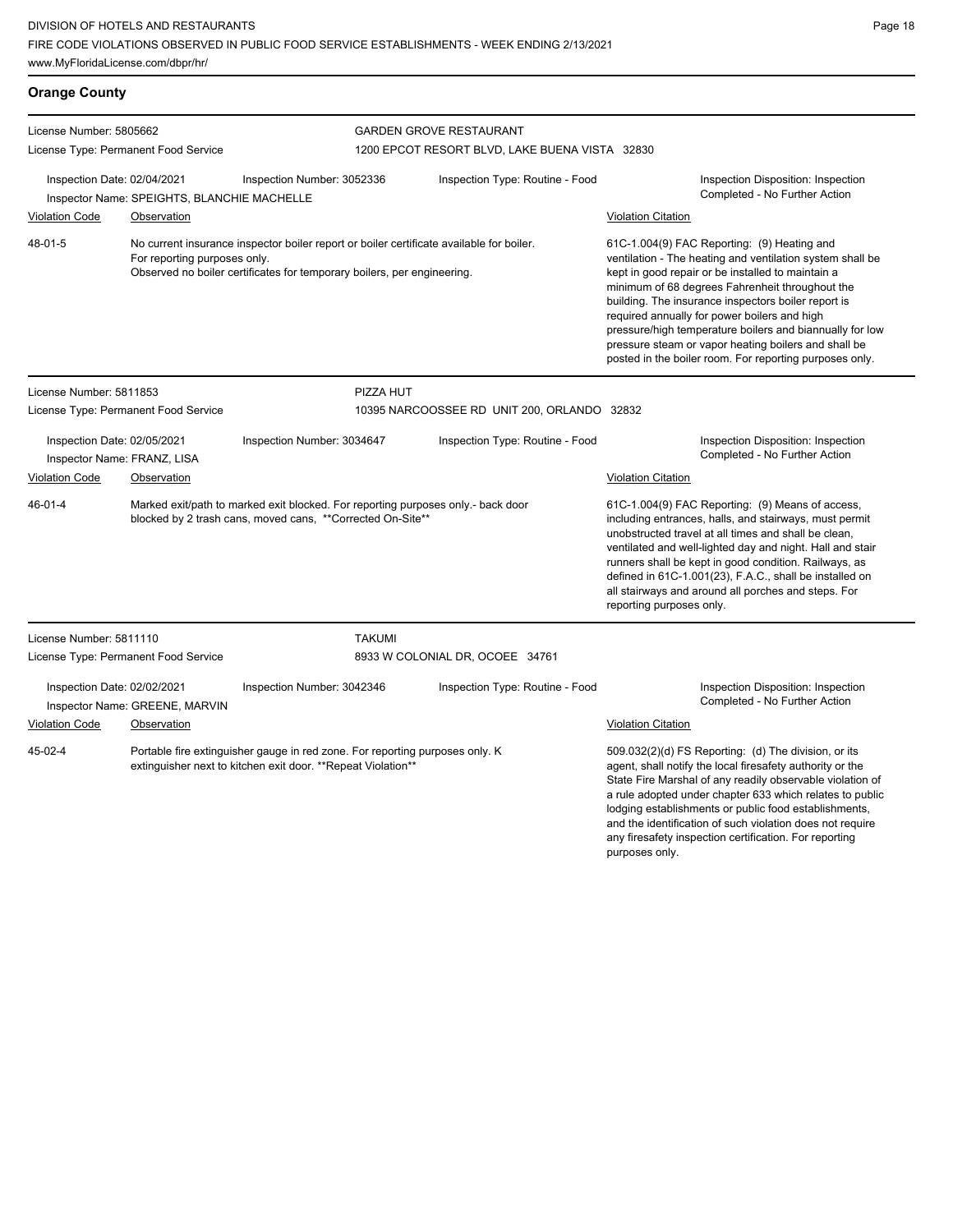| <b>Palm Beach County</b>                             |                                                      |                                                                                                                                                                          |                                                                                                 |                                                                                                                                                                                                                                                                                                                                                                                                                                                                                                                                     |
|------------------------------------------------------|------------------------------------------------------|--------------------------------------------------------------------------------------------------------------------------------------------------------------------------|-------------------------------------------------------------------------------------------------|-------------------------------------------------------------------------------------------------------------------------------------------------------------------------------------------------------------------------------------------------------------------------------------------------------------------------------------------------------------------------------------------------------------------------------------------------------------------------------------------------------------------------------------|
| License Number: 6019404                              | License Type: Permanent Food Service                 |                                                                                                                                                                          | <b>FAIRFIELD INN &amp; SUITES JUPITER</b><br>6748 INDIANTOWN RD, JUPITER 33458                  |                                                                                                                                                                                                                                                                                                                                                                                                                                                                                                                                     |
| Inspection Date: 02/02/2021                          | Inspector Name: ROTONDI, VICTOR                      | Inspection Number: 3076714                                                                                                                                               | Inspection Type: Routine - Food                                                                 | Inspection Disposition: Inspection<br>Completed - No Further Action                                                                                                                                                                                                                                                                                                                                                                                                                                                                 |
| <b>Violation Code</b><br>48-01-5                     | Observation<br>Violation**                           | No current insurance inspector boiler report or boiler certificate available for boiler.<br>For reporting purposes only.121021,121022,095111 all exp 03/15/2019 **Repeat |                                                                                                 | <b>Violation Citation</b><br>61C-1.004(9) FAC Reporting: (9) Heating and<br>ventilation - The heating and ventilation system shall be<br>kept in good repair or be installed to maintain a<br>minimum of 68 degrees Fahrenheit throughout the<br>building. The insurance inspectors boiler report is<br>required annually for power boilers and high<br>pressure/high temperature boilers and biannually for low<br>pressure steam or vapor heating boilers and shall be<br>posted in the boiler room. For reporting purposes only. |
| License Number: 6022179                              | License Type: Permanent Food Service                 |                                                                                                                                                                          | COURTYARD BY MARRIOTT DELRAY BEACH<br>135 SE 6 AVE, DELRAY BEACH 33483-5224                     |                                                                                                                                                                                                                                                                                                                                                                                                                                                                                                                                     |
| Inspection Date: 02/05/2021                          | Inspector Name: GOODWIN, NICHOLAS                    | Inspection Number: 3060101                                                                                                                                               | Inspection Type: Routine - Food                                                                 | Inspection Disposition: Inspection<br>Completed - No Further Action                                                                                                                                                                                                                                                                                                                                                                                                                                                                 |
| <b>Violation Code</b><br>48-01-5                     | Observation                                          | No current insurance inspector boiler report or boiler certificate available for boiler.<br>For reporting purposes only. **Repeat Violation**                            |                                                                                                 | <b>Violation Citation</b><br>61C-1.004(9) FAC Reporting: (9) Heating and<br>ventilation - The heating and ventilation system shall be<br>kept in good repair or be installed to maintain a<br>minimum of 68 degrees Fahrenheit throughout the<br>building. The insurance inspectors boiler report is<br>required annually for power boilers and high<br>pressure/high temperature boilers and biannually for low<br>pressure steam or vapor heating boilers and shall be<br>posted in the boiler room. For reporting purposes only. |
| License Number: 6021070                              | License Type: Permanent Food Service                 | PZZA GROUP LLC                                                                                                                                                           | 5848 W ATLANTIC AVE STE 142, DELRAY BEACH 33484                                                 |                                                                                                                                                                                                                                                                                                                                                                                                                                                                                                                                     |
| Inspection Date: 02/01/2021<br><b>Violation Code</b> | Inspector Name: KHATOON, BEGUM<br><b>Observation</b> | Inspection Number: 3067384                                                                                                                                               | Inspection Type: Routine - Food                                                                 | Inspection Disposition: Inspection<br>Completed - No Further Action<br><b>Violation Citation</b>                                                                                                                                                                                                                                                                                                                                                                                                                                    |
| 46-01-4                                              | purposes only.                                       | Marked exit/path to marked exit blocked by big garbage can, boxes. For reporting                                                                                         |                                                                                                 | 61C-1.004(9) FAC Reporting: (9) Means of access,<br>including entrances, halls, and stairways, must permit<br>unobstructed travel at all times and shall be clean,<br>ventilated and well-lighted day and night. Hall and stair<br>runners shall be kept in good condition. Railways, as<br>defined in 61C-1.001(23), F.A.C., shall be installed on<br>all stairways and around all porches and steps. For<br>reporting purposes only.                                                                                              |
| License Number: 6022118                              | License Type: Permanent Food Service                 |                                                                                                                                                                          | <b>BELLA AMICI PIZZERIA &amp; RESTAURANTE</b><br>7491 N FEDERAL HWY SITE C-13, BOCA RATON 33487 |                                                                                                                                                                                                                                                                                                                                                                                                                                                                                                                                     |
| Inspection Date: 02/02/2021                          | Inspector Name: GOODWIN, NICHOLAS                    | Inspection Number: 3041211                                                                                                                                               | Inspection Type: Routine - Food                                                                 | Inspection Disposition: Inspection<br>Completed - No Further Action                                                                                                                                                                                                                                                                                                                                                                                                                                                                 |
| <b>Violation Code</b>                                | Observation                                          |                                                                                                                                                                          |                                                                                                 | <b>Violation Citation</b>                                                                                                                                                                                                                                                                                                                                                                                                                                                                                                           |
| 45-02-4                                              | hood                                                 | Portable fire extinguisher gauge in red zone. For reporting purposes only. Fire<br>extinguisher located in back of house in between cook line and door across from       |                                                                                                 | 509.032(2)(d) FS Reporting: (d) The division, or its<br>agent, shall notify the local firesafety authority or the<br>State Fire Marshal of any readily observable violation of<br>a rule adopted under chapter 633 which relates to public<br>lodging establishments or public food establishments,<br>and the identification of such violation does not require<br>any firesafety inspection certification. For reporting<br>purposes only.                                                                                        |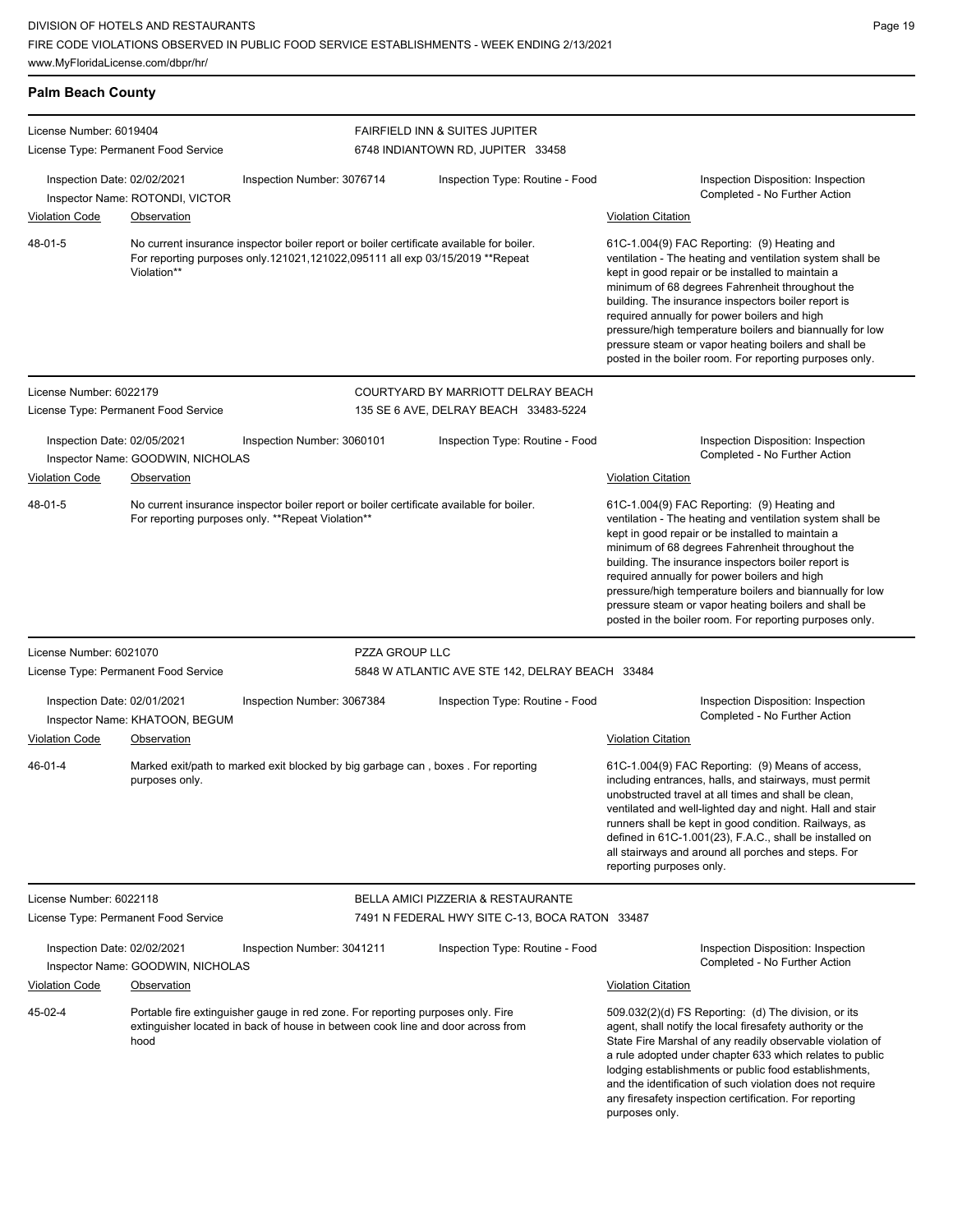DIVISION OF HOTELS AND RESTAURANTS FIRE CODE VIOLATIONS OBSERVED IN PUBLIC FOOD SERVICE ESTABLISHMENTS - WEEK ENDING 2/13/2021 www.MyFloridaLicense.com/dbpr/hr/

| <b>Pasco County</b>     |                                                                                      |                                                                                                                                                                                                                                                                                                                                                                                                                                                                                                                                                                                                                                                                                                                                                                                                                                |                                       |                                                                                                                                                                                                             |  |  |
|-------------------------|--------------------------------------------------------------------------------------|--------------------------------------------------------------------------------------------------------------------------------------------------------------------------------------------------------------------------------------------------------------------------------------------------------------------------------------------------------------------------------------------------------------------------------------------------------------------------------------------------------------------------------------------------------------------------------------------------------------------------------------------------------------------------------------------------------------------------------------------------------------------------------------------------------------------------------|---------------------------------------|-------------------------------------------------------------------------------------------------------------------------------------------------------------------------------------------------------------|--|--|
| License Number: 6113117 |                                                                                      |                                                                                                                                                                                                                                                                                                                                                                                                                                                                                                                                                                                                                                                                                                                                                                                                                                | <b>SLICE OF LIFE PIZZERIA</b>         |                                                                                                                                                                                                             |  |  |
|                         | License Type: Permanent Food Service                                                 |                                                                                                                                                                                                                                                                                                                                                                                                                                                                                                                                                                                                                                                                                                                                                                                                                                | 9123 LITTLE RD, NEW PORT RICHEY 34654 |                                                                                                                                                                                                             |  |  |
|                         | Inspection Date: 02/03/2021<br>Inspector Name: TORRACO, MARIANNE                     | Inspection Number: 2987336                                                                                                                                                                                                                                                                                                                                                                                                                                                                                                                                                                                                                                                                                                                                                                                                     | Inspection Type: Routine - Food       | Inspection Disposition: Call Back -<br>Extension given, pending                                                                                                                                             |  |  |
| <b>Violation Code</b>   | Observation                                                                          |                                                                                                                                                                                                                                                                                                                                                                                                                                                                                                                                                                                                                                                                                                                                                                                                                                |                                       | <b>Violation Citation</b>                                                                                                                                                                                   |  |  |
| 49-04-4                 | reported) and not submitted.<br>increase in seating evaluation.<br>**Time Extended** | - From initial inspection : Operator increased restaurant size by obtaining the unit<br>next store to original unit. 2 bathrooms were added, additional seating, coffee bar<br>area and increase in walk in cooler. Seating increased to 86. - From follow-up<br>inspection 2021-01-04: Plans have been submitted and approved but operator has<br>not completed all requirements for the Fire Marshall.<br>Reviewed with Senior Inspector Michele Dahl, 30 days extension given. ** Time<br>Extended** - From follow-up inspection 2021-02-03:<br>Seating increase evaluations form partially completed (max number of seats is not<br>Reviewed with Supervisor Christine Craig<br>Operator must remove extra seats as License is for 36.<br>Extension given for 30 days to complete walls and ceilings and submit comp, teed |                                       | 61C-1.004(6) FAC Reporting: (6) Attics, basements,<br>boiler rooms, meter rooms, laundry rooms, and storage<br>rooms shall be kept clean and free of debris and<br>flammables. For reporting purposes only. |  |  |
| License Number: 6102516 |                                                                                      | <b>NIKO'S GRILL</b>                                                                                                                                                                                                                                                                                                                                                                                                                                                                                                                                                                                                                                                                                                                                                                                                            |                                       |                                                                                                                                                                                                             |  |  |
|                         | License Type: Permanent Food Service                                                 |                                                                                                                                                                                                                                                                                                                                                                                                                                                                                                                                                                                                                                                                                                                                                                                                                                | 14100 HICKS RD, HUDSON 34669          |                                                                                                                                                                                                             |  |  |
|                         | Inspection Date: 02/01/2021<br>Inspector Name: TORRACO, MARIANNE                     | Inspection Number: 3069544                                                                                                                                                                                                                                                                                                                                                                                                                                                                                                                                                                                                                                                                                                                                                                                                     | Inspection Type: Routine - Food       | Inspection Disposition: Call Back -<br>Admin. complaint recommended                                                                                                                                         |  |  |
| Violation Code          | Observation                                                                          |                                                                                                                                                                                                                                                                                                                                                                                                                                                                                                                                                                                                                                                                                                                                                                                                                                |                                       | <b>Violation Citation</b>                                                                                                                                                                                   |  |  |
| 49-04-4                 | requirements.                                                                        | - From initial inspection : Establishment did not report seating change that affects<br>the license fee, Clean Indoor Air Act, sewage system approval or other related                                                                                                                                                                                                                                                                                                                                                                                                                                                                                                                                                                                                                                                         |                                       | 61C-1.004(6) FAC Reporting: (6) Attics, basements,<br>boiler rooms, meter rooms, laundry rooms, and storage<br>rooms shall be kept clean and free of debris and<br>flammables. For reporting purposes only. |  |  |
|                         | 49 seats, 28 in booths, 5 at counter<br>Extended**                                   | Seating increase form given - From follow-up inspection 2021-02-01: ** Time                                                                                                                                                                                                                                                                                                                                                                                                                                                                                                                                                                                                                                                                                                                                                    |                                       |                                                                                                                                                                                                             |  |  |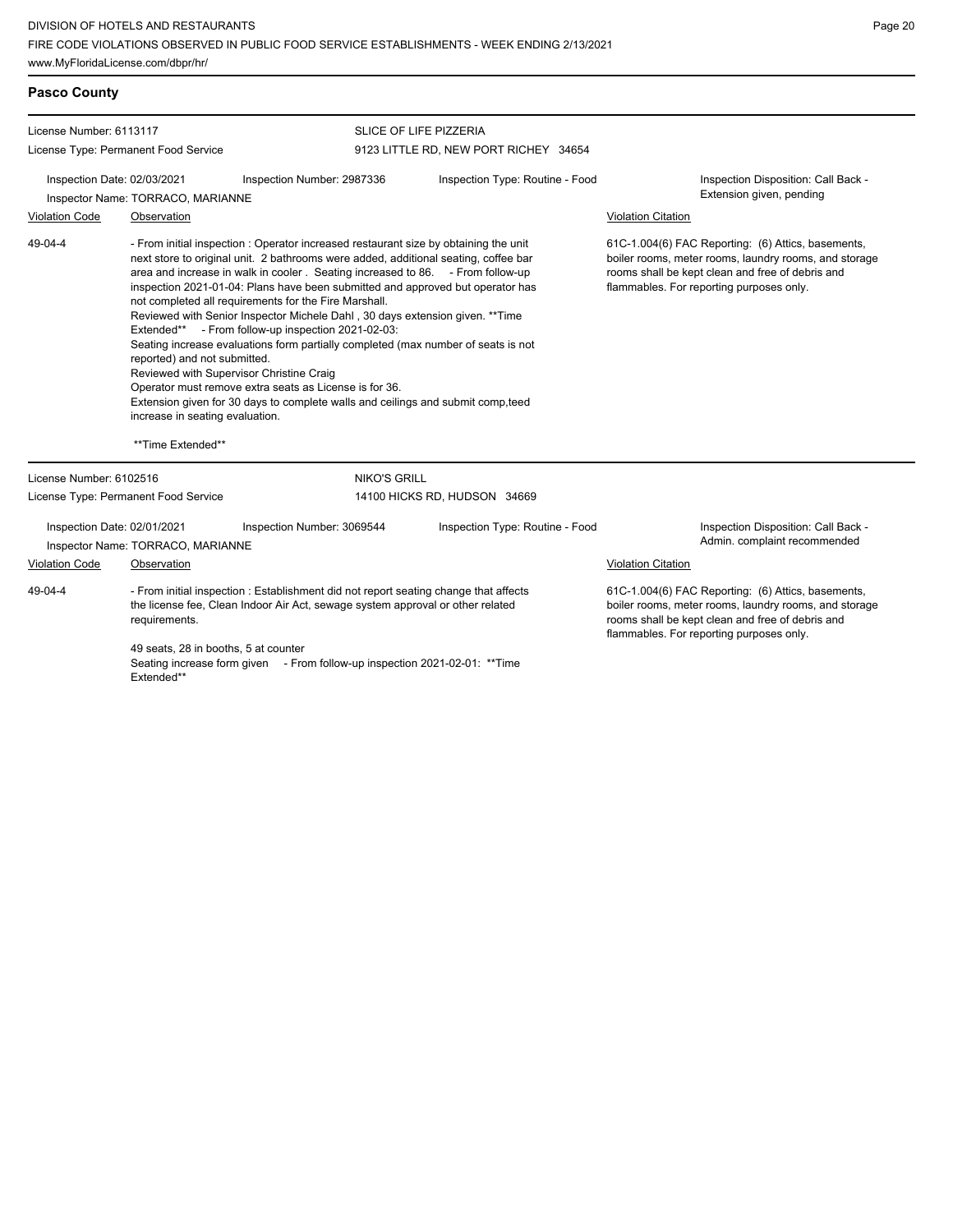| <b>Pinellas County</b>                                                                                                                                                                                                                       |                                                                                                                                                                       |                                                                                                                                                                                                                                       |                                           |                                                                                                                                                                                                                                                                                                                                                                                                                                              |
|----------------------------------------------------------------------------------------------------------------------------------------------------------------------------------------------------------------------------------------------|-----------------------------------------------------------------------------------------------------------------------------------------------------------------------|---------------------------------------------------------------------------------------------------------------------------------------------------------------------------------------------------------------------------------------|-------------------------------------------|----------------------------------------------------------------------------------------------------------------------------------------------------------------------------------------------------------------------------------------------------------------------------------------------------------------------------------------------------------------------------------------------------------------------------------------------|
| License Number: 6218087                                                                                                                                                                                                                      | License Type: Permanent Food Service                                                                                                                                  | TE NONA DELICATUS                                                                                                                                                                                                                     | 5526 66 ST N, ST. PETERSBURG 33709        |                                                                                                                                                                                                                                                                                                                                                                                                                                              |
| Inspection Date: 02/04/2021                                                                                                                                                                                                                  | Inspector Name: VILLEGAS, TATTYANA                                                                                                                                    | Inspection Number: 3043142                                                                                                                                                                                                            | Inspection Type: Routine - Food           | Inspection Disposition: Warning<br>Issued                                                                                                                                                                                                                                                                                                                                                                                                    |
| <b>Violation Code</b>                                                                                                                                                                                                                        | Observation                                                                                                                                                           |                                                                                                                                                                                                                                       |                                           | <b>Violation Citation</b>                                                                                                                                                                                                                                                                                                                                                                                                                    |
| 48-04-4                                                                                                                                                                                                                                      | Propane tank (larger than 2.7 lb. water capacity/1 lb. gas capacity) located inside<br>of the building. For reporting purposes only. Ext to back foot inside kitchen. |                                                                                                                                                                                                                                       |                                           | 509.032(2)(d) FS Reporting: (d) The division, or its<br>agent, shall notify the local firesafety authority or the<br>State Fire Marshal of any readily observable violation of<br>a rule adopted under chapter 633 which relates to public<br>lodging establishments or public food establishments,<br>and the identification of such violation does not require<br>any firesafety inspection certification. For reporting<br>purposes only. |
| License Number: 6215840                                                                                                                                                                                                                      |                                                                                                                                                                       |                                                                                                                                                                                                                                       | <b>ANTOJITOS DONA CHIRRIS</b>             |                                                                                                                                                                                                                                                                                                                                                                                                                                              |
|                                                                                                                                                                                                                                              | License Type: Permanent Food Service                                                                                                                                  |                                                                                                                                                                                                                                       | 2095 N HIGHLAND ST, CLEARWATER 33755-1300 |                                                                                                                                                                                                                                                                                                                                                                                                                                              |
| Inspection Date: 02/01/2021                                                                                                                                                                                                                  | Inspector Name: BENEDICT, TRACY                                                                                                                                       | Inspection Number: 3052339                                                                                                                                                                                                            | Inspection Type: Routine - Food           | Inspection Disposition: Warning<br>Issued                                                                                                                                                                                                                                                                                                                                                                                                    |
| <b>Violation Code</b>                                                                                                                                                                                                                        | <b>Observation</b>                                                                                                                                                    |                                                                                                                                                                                                                                       |                                           | <b>Violation Citation</b>                                                                                                                                                                                                                                                                                                                                                                                                                    |
| 48-04-4                                                                                                                                                                                                                                      | **Corrected On-Site**                                                                                                                                                 | Propane tank (larger than 2.7 lb. water capacity/1 lb. gas capacity) located inside<br>of the building. For reporting purposes only.<br>Propane tank in kitchen next to hand sink, operator removed tank and put outside              |                                           | 509.032(2)(d) FS Reporting: (d) The division, or its<br>agent, shall notify the local firesafety authority or the<br>State Fire Marshal of any readily observable violation of<br>a rule adopted under chapter 633 which relates to public<br>lodging establishments or public food establishments,<br>and the identification of such violation does not require<br>any firesafety inspection certification. For reporting<br>purposes only. |
| License Number: 6213699                                                                                                                                                                                                                      |                                                                                                                                                                       | <b>METRO DELI</b>                                                                                                                                                                                                                     |                                           |                                                                                                                                                                                                                                                                                                                                                                                                                                              |
|                                                                                                                                                                                                                                              | License Type: Permanent Food Service                                                                                                                                  |                                                                                                                                                                                                                                       | 28100 US 19 N STE 103, CLEARWATER 33761   |                                                                                                                                                                                                                                                                                                                                                                                                                                              |
| Inspection Date: 02/02/2021                                                                                                                                                                                                                  | Inspector Name: PEARCE, LAURA                                                                                                                                         | Inspection Number: 3058435                                                                                                                                                                                                            | Inspection Type: Routine - Food           | Inspection Disposition: Inspection<br>Completed - No Further Action                                                                                                                                                                                                                                                                                                                                                                          |
| Violation Code                                                                                                                                                                                                                               | Observation                                                                                                                                                           |                                                                                                                                                                                                                                       |                                           | <b>Violation Citation</b>                                                                                                                                                                                                                                                                                                                                                                                                                    |
| 45-04-4                                                                                                                                                                                                                                      |                                                                                                                                                                       | Use of cooking equipment producing grease laden vapors/smoke with no hood<br>suppression system installed. Notified Fire AHJ. For reporting purposes only.<br>Electric Grill used to cook bacon and make grilled cheese on prep table |                                           | 509.032(2)(d) FS Reporting: (d) The division, or its<br>agent, shall notify the local firesafety authority or the<br>State Fire Marshal of any readily observable violation of<br>a rule adopted under chapter 633 which relates to public<br>lodging establishments or public food establishments,<br>and the identification of such violation does not require<br>any firesafety inspection certification. For reporting<br>purposes only. |
| License Number: 6215647                                                                                                                                                                                                                      |                                                                                                                                                                       | PACHANGA AREPA                                                                                                                                                                                                                        |                                           |                                                                                                                                                                                                                                                                                                                                                                                                                                              |
|                                                                                                                                                                                                                                              | License Type: Permanent Food Service                                                                                                                                  |                                                                                                                                                                                                                                       | 1991 DREW ST STE A, CLEARWATER 33765      |                                                                                                                                                                                                                                                                                                                                                                                                                                              |
| Inspection Date: 02/05/2021                                                                                                                                                                                                                  | Inspector Name: BENEDICT, TRACY                                                                                                                                       | Inspection Number: 3049215                                                                                                                                                                                                            | Inspection Type: Routine - Food           | Inspection Disposition: Warning<br>Issued                                                                                                                                                                                                                                                                                                                                                                                                    |
| <b>Violation Code</b>                                                                                                                                                                                                                        | Observation                                                                                                                                                           |                                                                                                                                                                                                                                       |                                           | <b>Violation Citation</b>                                                                                                                                                                                                                                                                                                                                                                                                                    |
| 48-04-4<br>Propane tank (larger than 2.7 lb. water capacity/1 lb. gas capacity) located inside<br>of the building. For reporting purposes only.<br>Propane tank next to oven in kitchen, operator took tank outside **Corrected<br>On-Site** |                                                                                                                                                                       |                                                                                                                                                                                                                                       |                                           | 509.032(2)(d) FS Reporting: (d) The division, or its<br>agent, shall notify the local firesafety authority or the<br>State Fire Marshal of any readily observable violation of<br>a rule adopted under chapter 633 which relates to public<br>lodging establishments or public food establishments,<br>and the identification of such violation does not require<br>any firesafety inspection certification. For reporting<br>purposes only. |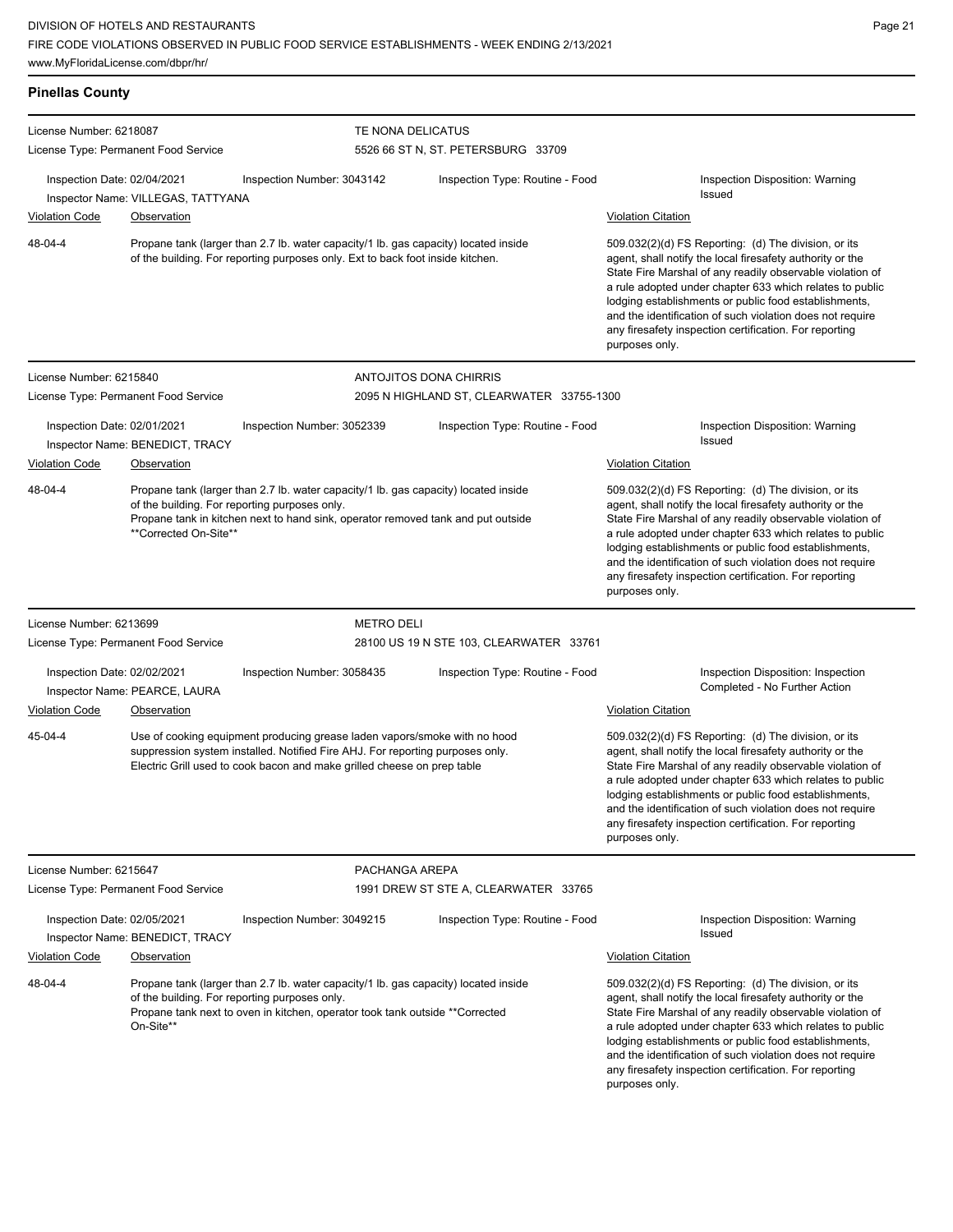| <b>Pinellas County</b>                                               |                                      |                                                                                                                                                       |                                                                 |                                                                                                                                                                                                                                                                                                                                                                                                                                        |  |
|----------------------------------------------------------------------|--------------------------------------|-------------------------------------------------------------------------------------------------------------------------------------------------------|-----------------------------------------------------------------|----------------------------------------------------------------------------------------------------------------------------------------------------------------------------------------------------------------------------------------------------------------------------------------------------------------------------------------------------------------------------------------------------------------------------------------|--|
| License Number: 6215105                                              | License Type: Permanent Food Service |                                                                                                                                                       | <b>WENDY'S PROPERTIES LLC</b><br>11760 OAKHURST RD, LARGO 33774 |                                                                                                                                                                                                                                                                                                                                                                                                                                        |  |
| Inspection Date: 02/05/2021<br>Inspector Name: LANTIGUA, ROBERTO     |                                      | Inspection Type: Routine - Food<br>Inspection Number: 3053766                                                                                         |                                                                 | Inspection Disposition: Inspection<br>Completed - No Further Action                                                                                                                                                                                                                                                                                                                                                                    |  |
| <b>Violation Code</b>                                                | Observation                          |                                                                                                                                                       |                                                                 | <b>Violation Citation</b>                                                                                                                                                                                                                                                                                                                                                                                                              |  |
| $46 - 01 - 4$                                                        | only.                                | Marked exit/path to marked exit blocked by trash/boxes. For reporting purposes                                                                        |                                                                 | 61C-1.004(9) FAC Reporting: (9) Means of access,<br>including entrances, halls, and stairways, must permit<br>unobstructed travel at all times and shall be clean.<br>ventilated and well-lighted day and night. Hall and stair<br>runners shall be kept in good condition. Railways, as<br>defined in 61C-1.001(23), F.A.C., shall be installed on<br>all stairways and around all porches and steps. For<br>reporting purposes only. |  |
| License Number: 6218032                                              |                                      |                                                                                                                                                       | <b>JOJOS ITALIAN DINER</b>                                      |                                                                                                                                                                                                                                                                                                                                                                                                                                        |  |
|                                                                      | License Type: Permanent Food Service | 217 S PINELLAS AVENUE, TARPON SPRINGS 34689                                                                                                           |                                                                 |                                                                                                                                                                                                                                                                                                                                                                                                                                        |  |
| Inspection Date: 02/02/2021<br>Inspector Name: HIRST, DAN            |                                      | Inspection Number: 3060102                                                                                                                            | Inspection Type: Routine - Food                                 | Inspection Disposition: Inspection<br>Completed - No Further Action                                                                                                                                                                                                                                                                                                                                                                    |  |
| <b>Violation Code</b>                                                | Observation                          |                                                                                                                                                       |                                                                 | <b>Violation Citation</b>                                                                                                                                                                                                                                                                                                                                                                                                              |  |
| 49-03-4<br>purposes only.<br>properly outside. **Corrected On-Site** |                                      | Flammables stored/debris present in hot water heater room. For reporting<br>Can of gasoline in back room by water heater. Operator removed and stored |                                                                 | 61C-1.004(6) FAC Reporting: (6) Attics, basements,<br>boiler rooms, meter rooms, laundry rooms, and storage<br>rooms shall be kept clean and free of debris and<br>flammables. For reporting purposes only.                                                                                                                                                                                                                            |  |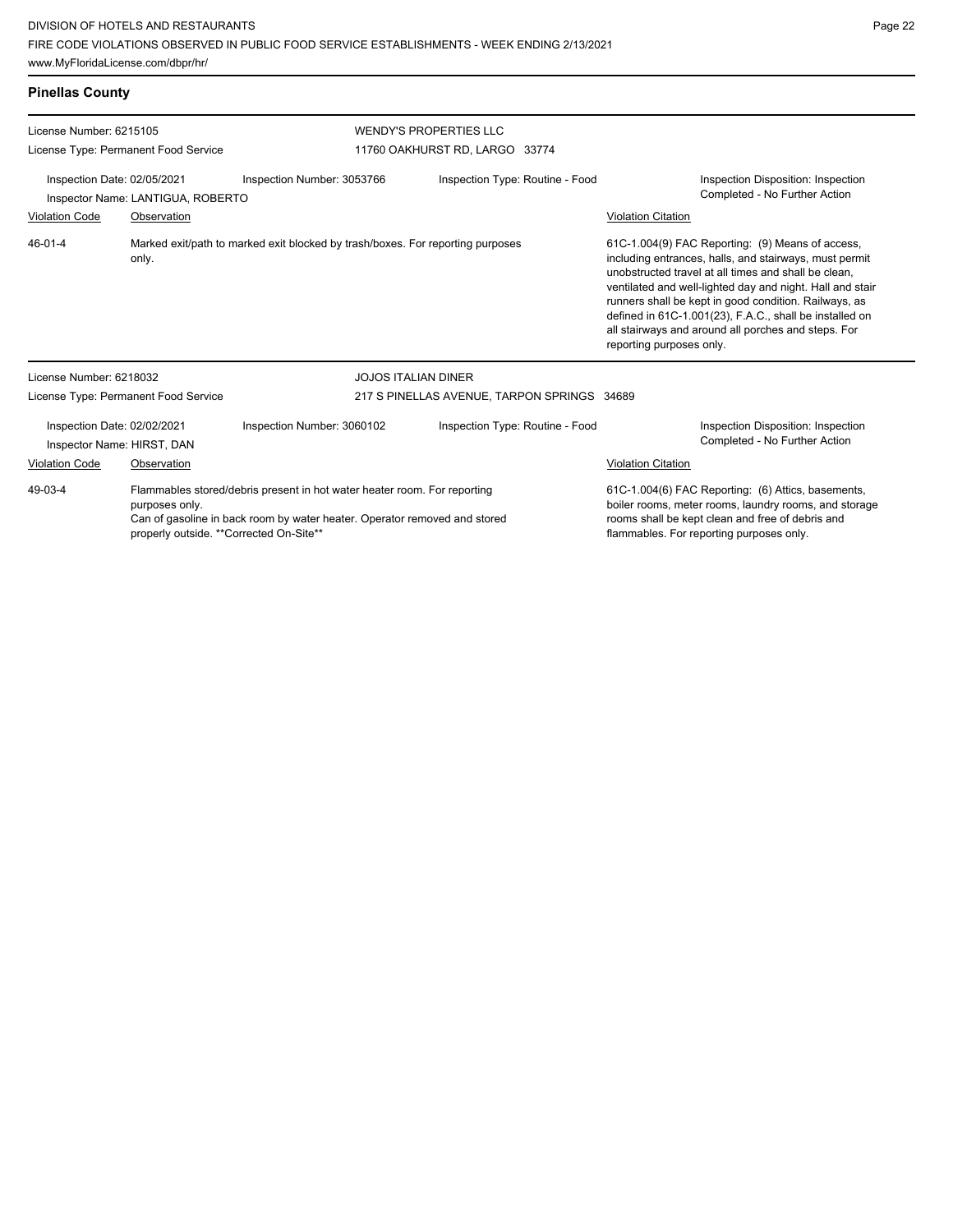| <b>Polk County</b>                           |                                 |                                                                                                                                                           |                                    |                                 |                           |                                                                                                                                                                                                                                                                                                                                                                                                                            |
|----------------------------------------------|---------------------------------|-----------------------------------------------------------------------------------------------------------------------------------------------------------|------------------------------------|---------------------------------|---------------------------|----------------------------------------------------------------------------------------------------------------------------------------------------------------------------------------------------------------------------------------------------------------------------------------------------------------------------------------------------------------------------------------------------------------------------|
| License Number: 6350490                      |                                 |                                                                                                                                                           | EL CABRITO TAQUERIA                |                                 |                           |                                                                                                                                                                                                                                                                                                                                                                                                                            |
| License Type: Mobile Food Dispensing Vehicle |                                 |                                                                                                                                                           | 119 N HWY 17-92, HAINES CITY 33844 |                                 |                           |                                                                                                                                                                                                                                                                                                                                                                                                                            |
| Inspection Date: 02/05/2021                  | Inspector Name: JACKSON, SHARON | Inspection Number: 1226438                                                                                                                                |                                    | Inspection Type: Routine - Food |                           | Inspection Disposition: Warning<br>Issued                                                                                                                                                                                                                                                                                                                                                                                  |
| <b>Violation Code</b>                        | Observation                     |                                                                                                                                                           |                                    |                                 | <b>Violation Citation</b> |                                                                                                                                                                                                                                                                                                                                                                                                                            |
| $48 - 04 - 4$                                |                                 | Propane tank (larger than 2.7 lb. water capacity/1 lb. gas capacity) located inside<br>of the building. For reporting purposes only. **Repeat Violation** |                                    |                                 |                           | 509.032(2)(d) FS Reporting: (d) The division, or its<br>agent, shall notify the local firesafety authority or the<br>State Fire Marshal of any readily observable violation of<br>a rule adopted under chapter 633 which relates to public<br>lodging establishments or public food establishments,<br>and the identification of such violation does not require<br>any firesafety inspection certification. For reporting |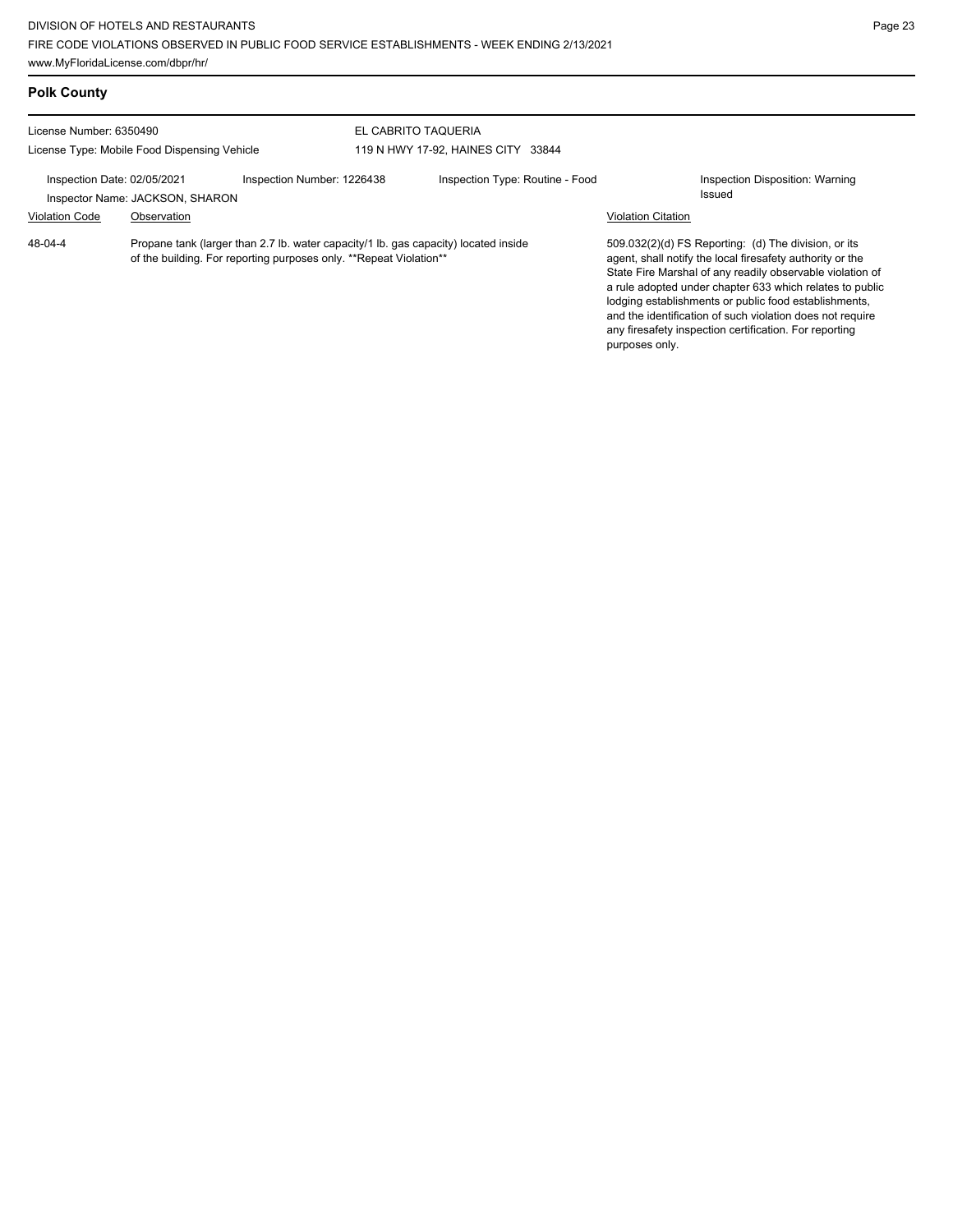| <b>Putnam County</b>                                            |                                                                                                                        |                            |                                                    |                           |                                                                                                                                                                                                                                                                                                                                                                                                                            |
|-----------------------------------------------------------------|------------------------------------------------------------------------------------------------------------------------|----------------------------|----------------------------------------------------|---------------------------|----------------------------------------------------------------------------------------------------------------------------------------------------------------------------------------------------------------------------------------------------------------------------------------------------------------------------------------------------------------------------------------------------------------------------|
| License Number: 6400213<br>License Type: Permanent Food Service |                                                                                                                        |                            | MCDONALDS #3134<br>2627 REID ST, PALATKA 321772807 |                           |                                                                                                                                                                                                                                                                                                                                                                                                                            |
| Inspection Date: 02/05/2021<br>Inspector Name: DOTY, JOSEPH     |                                                                                                                        | Inspection Number: 3077026 | Inspection Type: Routine - Food                    |                           | Inspection Disposition: Inspection<br>Completed - No Further Action                                                                                                                                                                                                                                                                                                                                                        |
| <b>Violation Code</b>                                           | Observation                                                                                                            |                            |                                                    | <b>Violation Citation</b> |                                                                                                                                                                                                                                                                                                                                                                                                                            |
| 45-02-4                                                         | Portable fire extinguisher gauge in red zone. For reporting purposes only.<br>Silver extinguisher across from mop sink |                            |                                                    | purposes only.            | 509.032(2)(d) FS Reporting: (d) The division, or its<br>agent, shall notify the local firesafety authority or the<br>State Fire Marshal of any readily observable violation of<br>a rule adopted under chapter 633 which relates to public<br>lodging establishments or public food establishments.<br>and the identification of such violation does not require<br>any firesafety inspection certification. For reporting |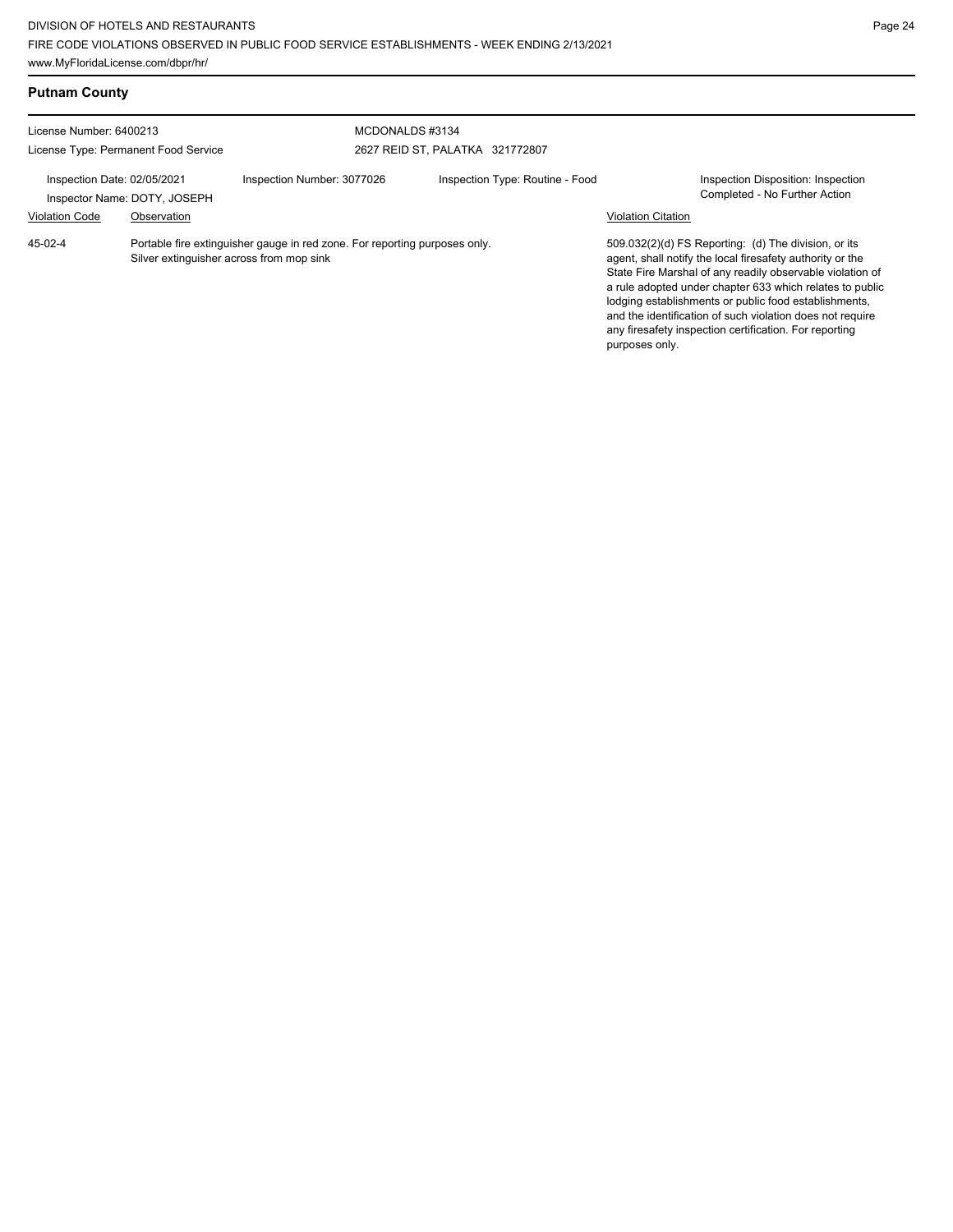all stairways and around all porches and steps. For

reporting purposes only.

| <b>Sarasota County</b>                                                                                                                                                        |                                                                                            |                                                                                     |                                                             |                                                                                                  |                                                                                                                                                                                                                                                                                                                                                                                                                                              |  |  |
|-------------------------------------------------------------------------------------------------------------------------------------------------------------------------------|--------------------------------------------------------------------------------------------|-------------------------------------------------------------------------------------|-------------------------------------------------------------|--------------------------------------------------------------------------------------------------|----------------------------------------------------------------------------------------------------------------------------------------------------------------------------------------------------------------------------------------------------------------------------------------------------------------------------------------------------------------------------------------------------------------------------------------------|--|--|
| License Number: 6803879<br>License Type: Permanent Food Service                                                                                                               |                                                                                            |                                                                                     | <b>BLASE CAFE</b><br>5263 OCEAN BLVD UNIT 9, SARASOTA 34242 |                                                                                                  |                                                                                                                                                                                                                                                                                                                                                                                                                                              |  |  |
| Inspection Date: 02/05/2021<br>Inspection Number: 3033527<br>Inspector Name: MCKEON, MICHAEL<br><b>Violation Code</b><br>Observation                                          |                                                                                            | Inspection Type: Routine - Food                                                     |                                                             | Inspection Disposition: Inspection<br>Completed - No Further Action<br><b>Violation Citation</b> |                                                                                                                                                                                                                                                                                                                                                                                                                                              |  |  |
| 48-04-4                                                                                                                                                                       | of the building. For reporting purposes only.<br>Person in charge placed the tank outside. | Propane tank (larger than 2.7 lb. water capacity/1 lb. gas capacity) located inside |                                                             |                                                                                                  | 509.032(2)(d) FS Reporting: (d) The division, or its<br>agent, shall notify the local firesafety authority or the<br>State Fire Marshal of any readily observable violation of<br>a rule adopted under chapter 633 which relates to public<br>lodging establishments or public food establishments,<br>and the identification of such violation does not require<br>any firesafety inspection certification. For reporting<br>purposes only. |  |  |
| License Number: 6805328                                                                                                                                                       |                                                                                            | PANERA BREAD #1600                                                                  |                                                             |                                                                                                  |                                                                                                                                                                                                                                                                                                                                                                                                                                              |  |  |
| License Type: Permanent Food Service<br>Inspection Date: 02/03/2021<br>Inspection Number: 3035047<br>Inspector Name: MOREHEAD, PHILIP<br><b>Violation Code</b><br>Observation |                                                                                            | 17899 TAMIAMI TRL, NORTH PORT 34287<br>Inspection Type: Routine - Food              |                                                             | Inspection Disposition: Inspection<br>Completed - No Further Action<br>Violation Citation        |                                                                                                                                                                                                                                                                                                                                                                                                                                              |  |  |
| 46-04-4                                                                                                                                                                       |                                                                                            | Exit door locked. For reporting purposes only. **Corrected On-Site**                |                                                             |                                                                                                  | 61C-1.004(9) FAC Reporting: (9) Means of access,<br>including entrances, halls, and stairways, must permit<br>unobstructed travel at all times and shall be clean,<br>ventilated and well-lighted day and night. Hall and stair<br>runners shall be kept in good condition. Railways, as<br>defined in 61C-1.001(23), F.A.C., shall be installed on<br>all stairways and around all porches and steps. For<br>reporting purposes only.       |  |  |
| License Number: 6805210                                                                                                                                                       |                                                                                            | BK 17535                                                                            |                                                             |                                                                                                  |                                                                                                                                                                                                                                                                                                                                                                                                                                              |  |  |
|                                                                                                                                                                               | License Type: Permanent Food Service                                                       |                                                                                     |                                                             | 1071 S TOLEDO BLADE BLVD, NORTH PORT 34288                                                       |                                                                                                                                                                                                                                                                                                                                                                                                                                              |  |  |
| Inspection Date: 02/03/2021                                                                                                                                                   | Inspector Name: MOREHEAD, PHILIP                                                           | Inspection Number: 3076704                                                          |                                                             | Inspection Type: Complaint Full                                                                  | Inspection Disposition: Warning<br>Issued                                                                                                                                                                                                                                                                                                                                                                                                    |  |  |
| <b>Violation Code</b>                                                                                                                                                         | Observation                                                                                |                                                                                     |                                                             |                                                                                                  | <b>Violation Citation</b>                                                                                                                                                                                                                                                                                                                                                                                                                    |  |  |
| 46-04-4<br>Exit door locked. For reporting purposes only. **Corrected On-Site**                                                                                               |                                                                                            |                                                                                     |                                                             |                                                                                                  | 61C-1.004(9) FAC Reporting: (9) Means of access,<br>including entrances, halls, and stairways, must permit<br>unobstructed travel at all times and shall be clean,<br>ventilated and well-lighted day and night. Hall and stair<br>runners shall be kept in good condition. Railways, as<br>defined in 61C-1.001(23), F.A.C., shall be installed on                                                                                          |  |  |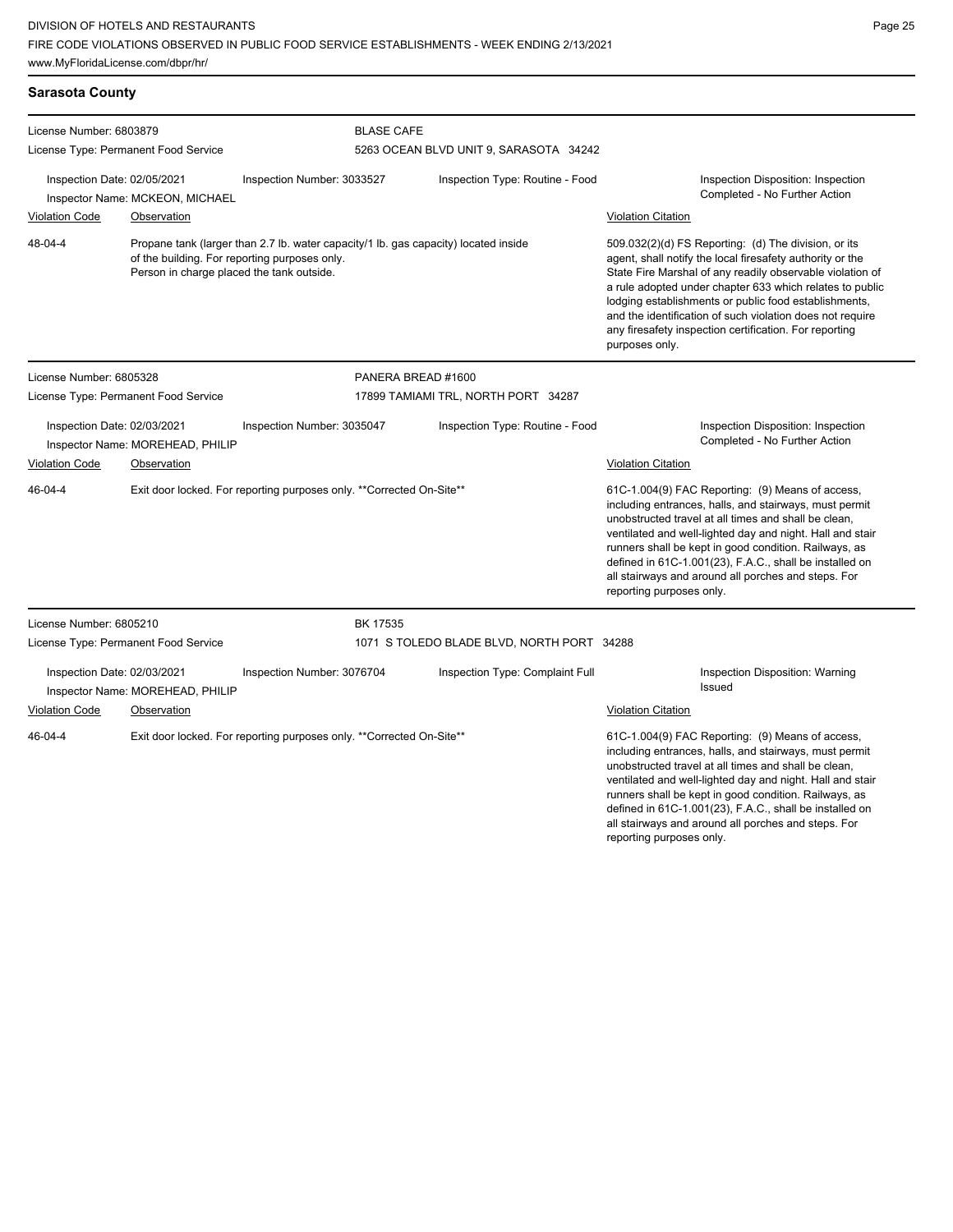## **St. Johns County**

License Number: 6501026

# License Type: Permanent Food Service

### SCHMAGEL'S BAGELS 69 HYPOLITA ST, SAINT AUGUSTINE 32084

Inspection Date: 02/01/2021 Inspection Number: 3064164 Inspection Type: Routine - Food Inspection Disposition: Inspection

Inspector Name: HARTMANN, MICHELLE **Action** Inspector Name: HARTMANN, MICHELLE

# Violation Code Observation Violation Citation

Use of cooking equipment producing grease laden vapors/smoke with no hood suppression system installed. Notified Fire AHJ. For reporting purposes only. Establishment uses griddle to cook eggs on and does not have a hood suppression system. Need letter from fire Marshall approving griddle without fire suppression system. \*\*Repeat Violation\*\* 45-04-4

509.032(2)(d) FS Reporting: (d) The division, or its agent, shall notify the local firesafety authority or the State Fire Marshal of any readily observable violation of a rule adopted under chapter 633 which relates to public lodging establishments or public food establishments, and the identification of such violation does not require any firesafety inspection certification. For reporting purposes only.